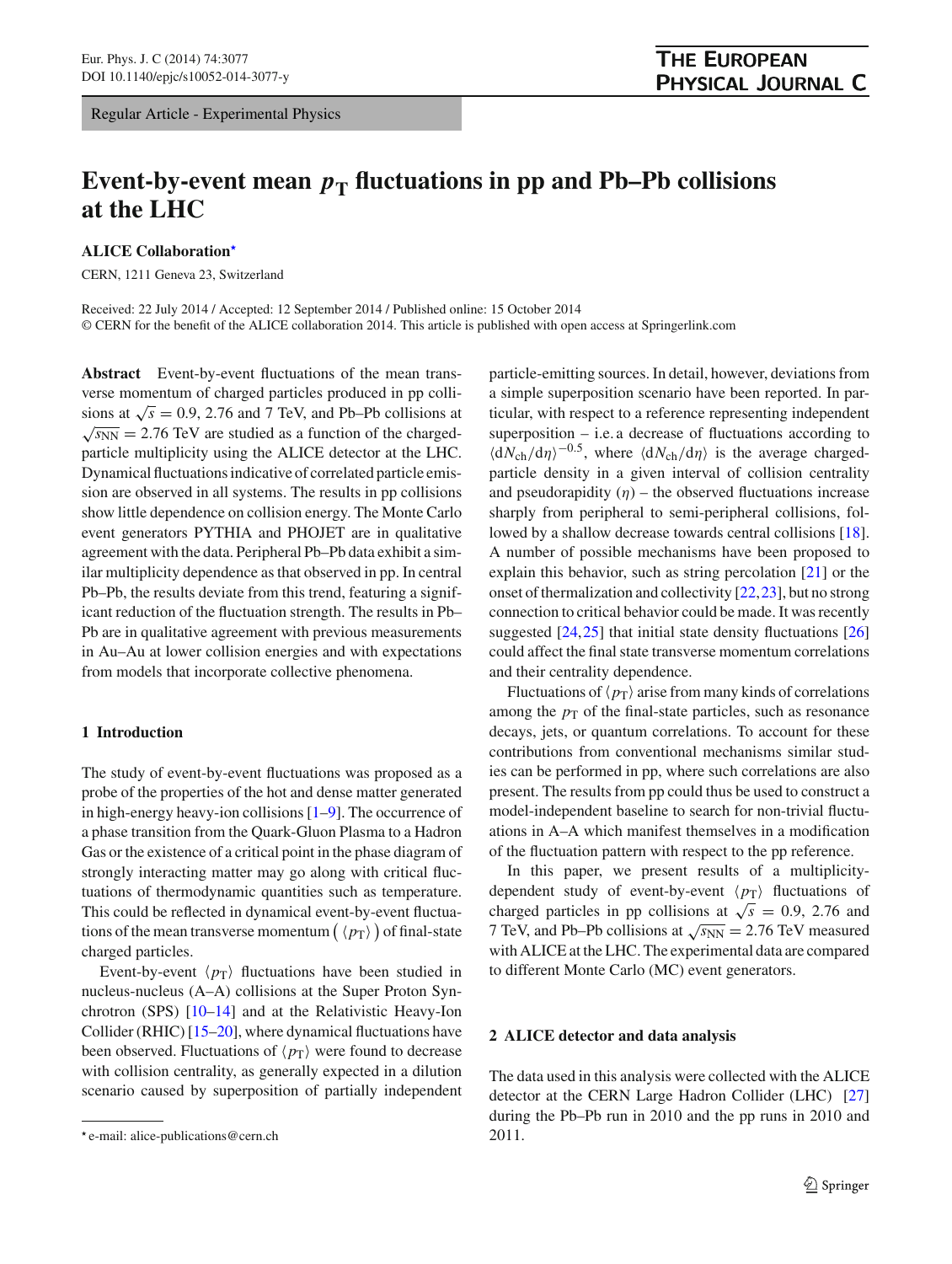For a detailed description of the ALICE apparatus see [\[28](#page-8-11)]. The analysis is based on 19 × 10<sup>6</sup> Pb–Pb events at  $\sqrt{s_{NN}}$  = 2.76 TeV, and  $6.9 \times 10^6$ ,  $66 \times 10^6$  and  $290 \times 10^6$  pp events at  $\sqrt{s}$  = 0.9, 2.76 and 7 TeV, respectively. The standard ALICE coordinate system is used, in which the nominal interaction point is the origin of a right-handed Cartesian coordinate system. The *z*-axis is along the beam pipe, the *x*-axis points towards the center of the LHC,  $\varphi$  is the azimuthal angle around the *z*-axis and  $\theta$  is the polar angle with respect to this axis. The detectors in the central barrel of the experiment are operated inside a solenoidal magnetic field with  $B = 0.5$  T. About half of the Pb–Pb data set was recorded with negative ( $B_z < 0$ ) and positive ( $B_z > 0$ ) field polarity, respectively.

A minimum bias (MB) trigger condition was applied to select collision events. In pp, this trigger was defined by at least one hit in the Silicon Pixel Detector (SPD) or in one of the two forward scintillator systems VZERO-A (2.8  $< \eta$  < 5.1) and VZERO-C ( $-3.7 < \eta < -1.7$ ). In Pb–Pb, the MB trigger condition is defined as a coincidence of hits in both VZERO detectors.

In this analysis, the Time Projection Chamber (TPC) [\[29\]](#page-8-12) is used for charged-particle tracking in  $|\eta| < 0.8$ . In the momentum range selected for this analysis,  $0.15 < p_T <$ 2 GeV/c, the momentum resolution  $\sigma(p_T)/p_T$  is better than 2%. The tracking efficiency is larger than 90% for  $p_T > 1$ 0.3 GeV/*c* and drops to about 70% at  $p_T = 0.15$  GeV/*c*.

Primary vertex information is obtained from both the Inner Tracking System (ITS) and the TPC. Events are used in the analysis when at least one accepted charged-particle track contributes to the primary vertex reconstruction. It is required that the reconstructed vertex is within  $\pm 10$  cm from the nominal interaction point along the beam direction to ensure a uniform pseudo-rapidity acceptance within the TPC. Additionally, the event vertex is reconstructed using only TPC tracks. The event is rejected if the *z*-position of that vertex is different by more than 10 cm from that of the standard procedure.

In Pb–Pb, at least 10 reconstructed tracks inside the acceptance are required. The contamination by non-hadronic interactions is negligible in the event sample that fulfills the aforementioned selection criteria. The centrality in Pb–Pb is estimated from the signal in the VZERO detectors using the procedure described in [\[30,](#page-8-13)[31\]](#page-8-14).

The charged-particle tracks used for this analysis are required to have at least 70 out of a maximum of 159 reconstructed space points in the TPC, and the maximum  $\chi^2$  per space point in the TPC from the momentum fit must be less than 4. Daughter tracks from reconstructed secondary weakdecay topologies (*kinks*) are rejected. The distance of closest approach (DCA) of the extrapolated trajectory to the primary vertex position is restricted to less than 3.2 cm along the beam direction and less than 2.4 cm in the transverse plane. The number of tracks in an event that are accepted by these selection criteria is denoted by  $N_{\text{acc}}$ .

Event-by-event measurements of the mean transverse momentum are subject to the finite reconstruction efficiency of the detector.While efficiency corrections can be applied on a statistical basis to derive the inclusive  $\langle p_T \rangle$  of charged particles in a given kinematic acceptance range, such an approach is not adequate for event-by-event studies. The event-byevent mean transverse momentum is therefore approximated by the mean value  $M_{\text{EbE}}(p_{\text{T}})$ <sub>k</sub> of the transverse momenta  $p_{\text{T},i}$  of the  $N_{\text{acc},k}$  accepted charged particles in event *k*:

$$
M_{\rm EbE}(p_{\rm T})_k = \frac{1}{N_{\rm acc,k}} \sum_{i=1}^{N_{\rm acc,k}} p_{\rm T,i}.
$$
 (1)

Event-by-event fluctuations of  $M_{EbE}(p_T)_k$  in heavy-ion collisions are composed of statistical and dynamical contributions. The two-particle transverse momentum correlator  $C = \langle \Delta p_{T,i}, \Delta p_{T,i} \rangle$  is a measure of the dynamical component  $\sigma_{dyn}^2$  of these fluctuations and therefore well suited for an event-by-event analysis  $[13,18,32]$  $[13,18,32]$  $[13,18,32]$  $[13,18,32]$ . The correlator  $C_m$  is the mean of covariances of all pairs of particles *i* and *j* in the same event with respect to the inclusive  $M(p_T)_m$  in a given multiplicity class *m* and is defined as

<span id="page-1-0"></span>
$$
C_m = \frac{1}{\sum_{k=1}^{n_{\text{ev},m}} N_k^{\text{pairs}}}
$$
  

$$
\sum_{k=1}^{n_{\text{ev},m}} \sum_{j=i+1}^{N_{\text{acc},k}} \sum_{j=i+1}^{N_{\text{acc},k}} (p_{\text{T},i} - M(p_{\text{T}})_{m}) \cdot (p_{\text{T},j} - M(p_{\text{T}})_{m}),
$$
  
(2)

where  $n_{ev,m}$  is the number of events in multiplicity class  $m$ ,  $N_k^{\text{pairs}} = 0.5 \cdot N_{\text{acc},k} \cdot (N_{\text{acc},k} - 1)$  is the number of particle pairs in event *k* and  $M(p_T)$ <sub>*m*</sub> is the average  $p_T$  of all tracks in all events of class *m*:

$$
M(p_{\text{T}})_{m} = \frac{1}{\sum_{k=1}^{n_{\text{ev},m}} N_{\text{acc},k}} \sum_{k=1}^{n_{\text{ev},m}} \sum_{i=1}^{N_{\text{acc},k}} p_{\text{T},i}
$$

$$
= \frac{1}{\sum_{k=1}^{n_{\text{ev},m}} N_{\text{acc},k}} \sum_{k=1}^{n_{\text{ev},m}} N_{\text{acc},k} \cdot M_{\text{EbE}}(p_{\text{T}})_{k}.
$$
(3)

By construction,  $C_m$  vanishes in the case of uncorrelated particle emission, when only statistical fluctuations are present.

The results in this paper are presented in terms of the dimensionless ratio  $\sqrt{C_m/M(p_T)_m}$  which quantifies the strength of the dynamical fluctuations in units of the average transverse momentum  $M(p_T)$ <sub>*m*</sub> in the multiplicity class *m*.

The correlator is computed in intervals of the event multiplicity  $N_{\text{acc}}$ . In pp collisions, intervals of  $\Delta N_{\text{acc}} = 1$  are used for the calculation of  $C_m$  and  $M(p_T)_m$ . In Pb–Pb collisions,  $C_m$  is calculated in the multiplicity intervals  $\Delta N_{\text{acc}} = 10$ for  $N_{\text{acc}}$  < 200,  $\Delta N_{\text{acc}}$  = 25 for 200  $\leq N_{\text{acc}}$  < 1000 and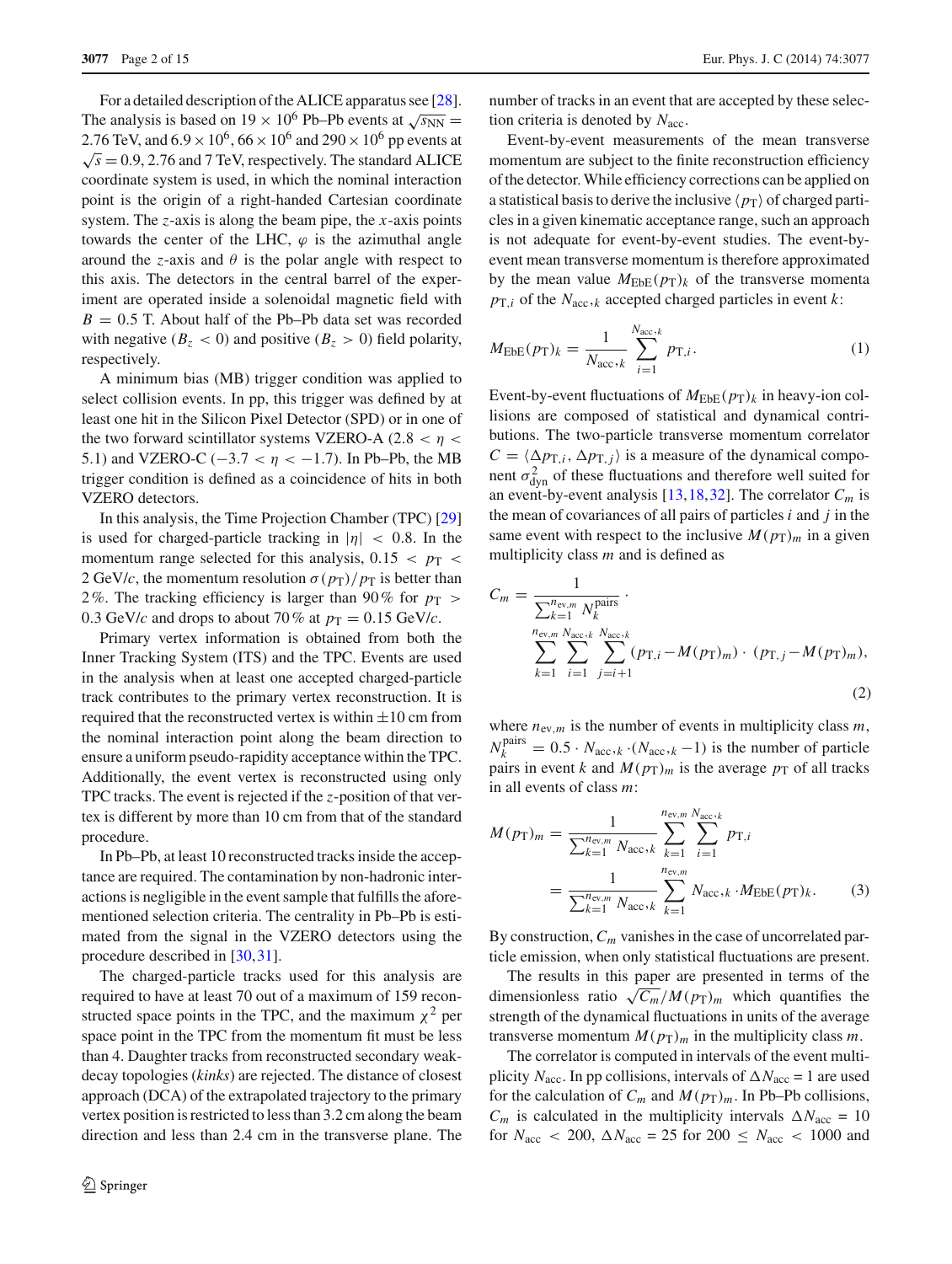<span id="page-2-0"></span>**Table 1** Contributions to the total systematic uncertainty on  $\sqrt{C_m}/M(p_T)_m$  in pp and Pb–Pb collisions. Ranges are given when the uncertainties depend on  $\langle dN_{ch}/d\eta \rangle$  or centrality

| Collision system<br>$\sqrt{s_{NN}}$ | pp<br>$0.9 \text{ TeV}$ | pp<br>$2.76 \text{ TeV}$ | pp<br>7 TeV   | $Pb-Pb$<br>$2.76 \text{ TeV}$ |
|-------------------------------------|-------------------------|--------------------------|---------------|-------------------------------|
| Vertex $z$ -position cut            | $0 - 0.5\%$             | $< 0.1\%$                | $< 0.1\%$     | $0.5 - 1\%$                   |
| Vertex calculation                  | $0 - 2\%$               | $0.5 - 2\%$              | $0.5 - 2\%$   | ${<}0.1\%$                    |
| Vertex difference cut               | $0 - 1.5\%$             | $0 - 3\%$                | $0 - 2\%$     | $0 - 2\%$                     |
| Min. TPC space points               | $1.5 - 3\%$             | $1 - 2\%$                | $1 - 3\%$     | $2 - 3\%$                     |
| TPC $\chi^2$ / d.o.f.               | ${<}0.1\%$              | $< 0.1\%$                | ${<}0.1\%$    | $< 0.1\%$                     |
| DCA to vertex                       | $1\%$                   | $1 - 1.5\%$              | $0.5 - 1\%$   | $0.5 - 1\%$                   |
| B-field polarity                    | $0.5\%$                 | $0.5\%$                  | $0.5\%$       | $0.5\%$                       |
| Centrality intervals                | -                       |                          |               | $1 - 3\%$                     |
| TPC-only vs. hybrid                 | $4\%$                   | $4\%$                    | $4\%$         | $1 - 5\%$                     |
| MC generator vs. full sim.          | $0 - 6\%$               | $0 - 6\%$                | $0 - 6\%$     | $0 - 4\%$                     |
| Total                               | $4.4 - 7.7\%$           | $4.4 - 7.6\%$            | $4.4 - 7.9\%$ | $4.2 - 7.4\%$                 |

 $\Delta N_{\text{acc}} = 100$  for  $N_{\text{acc}} \ge 1000$ . To account for the steep increase of  $M(p_T)$ <sub>*m*</sub> with multiplicity in peripheral collisions, the calculation of the correlator in [\(2\)](#page-1-0) uses values for  $M(p_T)_m$  which are calculated in bins of  $\Delta N_{\text{acc}} = 1$  for  $N_{\text{acc}}$  < 1000. At higher multiplicities,  $M(p_T)$  changes only moderately and  $M(p_T)$ <sub>*m*</sub> is calculated in the same intervals as  $C_m$ , i.e.  $\Delta N_{\text{acc}} = 100$ .

Additionally, the Pb–Pb data are also analyzed in 5% intervals of the collision centrality. The results are shown in bins of the mean number of participating nucleons  $\langle N_{\text{part}} \rangle$  as derived from the centrality percentile using a Glauber MC calculation [\[30\]](#page-8-13). For the results presented as a function of the mean charged-particle density  $\langle dN_{ch}/d\eta \rangle$ , the mean value  $\langle N_{\text{acc}} \rangle$  in each centrality bin is associated with the measured value for  $\langle dN_{ch}/d\eta \rangle$  from [\[30\]](#page-8-13). A linear relation between  $\langle N_{\text{acc}} \rangle$  and  $\langle dN_{\text{ch}}/d\eta \rangle$  is observed over the full centrality range, allowing interpolation to assign a value for  $\langle dN_{ch}/d\eta \rangle$  to any interval of  $N_{acc}$ . In pp,  $\langle dN_{ch}/d\eta \rangle$  is calculated for each interval of *N*acc employing the full detector response matrix from MC and unfolding of the measured *N*<sub>acc</sub> distributions following the procedure outlined in [\[33](#page-8-16)].

The systematic uncertainties are estimated separately for each collision system (Pb–Pb and pp) and at each collision energy. The relative uncertainties on  $\sqrt{C_m}/M(p_T)_m$  are generally smaller than those on  $C_m$  because most of the sources of uncertainties lead to correlated variations of  $M(p_T)_m$  and  $C_m$  that tend to cancel in the ratio  $\sqrt{C_m}/M(p_T)_m$ . Therefore, all quantitative results shown below are presented in terms of  $\sqrt{C_m}/M(p_T)_m$ . The contributions to the total systematic uncertainty on  $\sqrt{C_m}/M(p_T)_m$  in pp and Pb–Pb collisions are summarized in Table [1.](#page-2-0) Ranges are given when the uncertainties depend on  $\langle dN_{ch}/d\eta \rangle$  or centrality.

The largest contribution to the total systematic uncertainty results from the comparison of  $\sqrt{C_m}/M(p_T)_m$  from full MC simulations employing a GEANT3 [\[34\]](#page-8-17) implementation of the ALICE detector setup [\[35](#page-8-18)] to the MC generator level.

Processing the events through the full simulation chain alters the result for  $\sqrt{C_m}/M(p_T)_m$  with respect to the MC generator level by up to 6% in high multiplicity pp collisions. This includes effects of tracking efficiency dependence on the transverse momentum. The studies in pp are performed using the Perugia-0 tune of PYTHIA6 [\[36](#page-8-19),[37\]](#page-8-20), similar results are obtained with PHOJET [\[38\]](#page-8-21). HIJING [\[39](#page-8-22)] is used for Pb–Pb collisions, where the differences are slightly smaller, reaching up to 4% in most central collisions.

Since these deviations are in general dependent on the event characteristics assumed in the model, in particular on the nature of the underlying particle correlations, no correction of experimental results is performed. Instead, these deviations are added to the systematic data uncertainties to allow for a comparison of the experimental results to model calculations on the MC event generator level.

Another major contribution to the total systematic uncertainty emerges from the difference between the standard analysis using only TPC tracks and an alternative analysis employing a hybrid tracking scheme. The hybrid tracking combines TPC and ITS tracks when ITS detector information is available, and thus provides more powerful suppression of secondary particles (remaining contamination 4–5%) as compared to the standard TPC-only tracking (∼12%). The TPC, on the other hand, features very stable operational conditions throughout the analyzed data sets. The differences between the results from the two analyses reach 5% in  $\sqrt{C_m/M(p_T)}_m$ .

At the event level, minor contributions to the total systematic uncertainty arise from the cut on the maximum distance of the reconstructed vertex to the nominal interaction point along the beam axis. In the standard analysis global tracks that combine TPC and ITS track segments are used for the vertex calculation. Alternatively, we studied also the results when only TPC tracks or only tracklets from the SPD are used to reconstruct the primary vertex. The effect from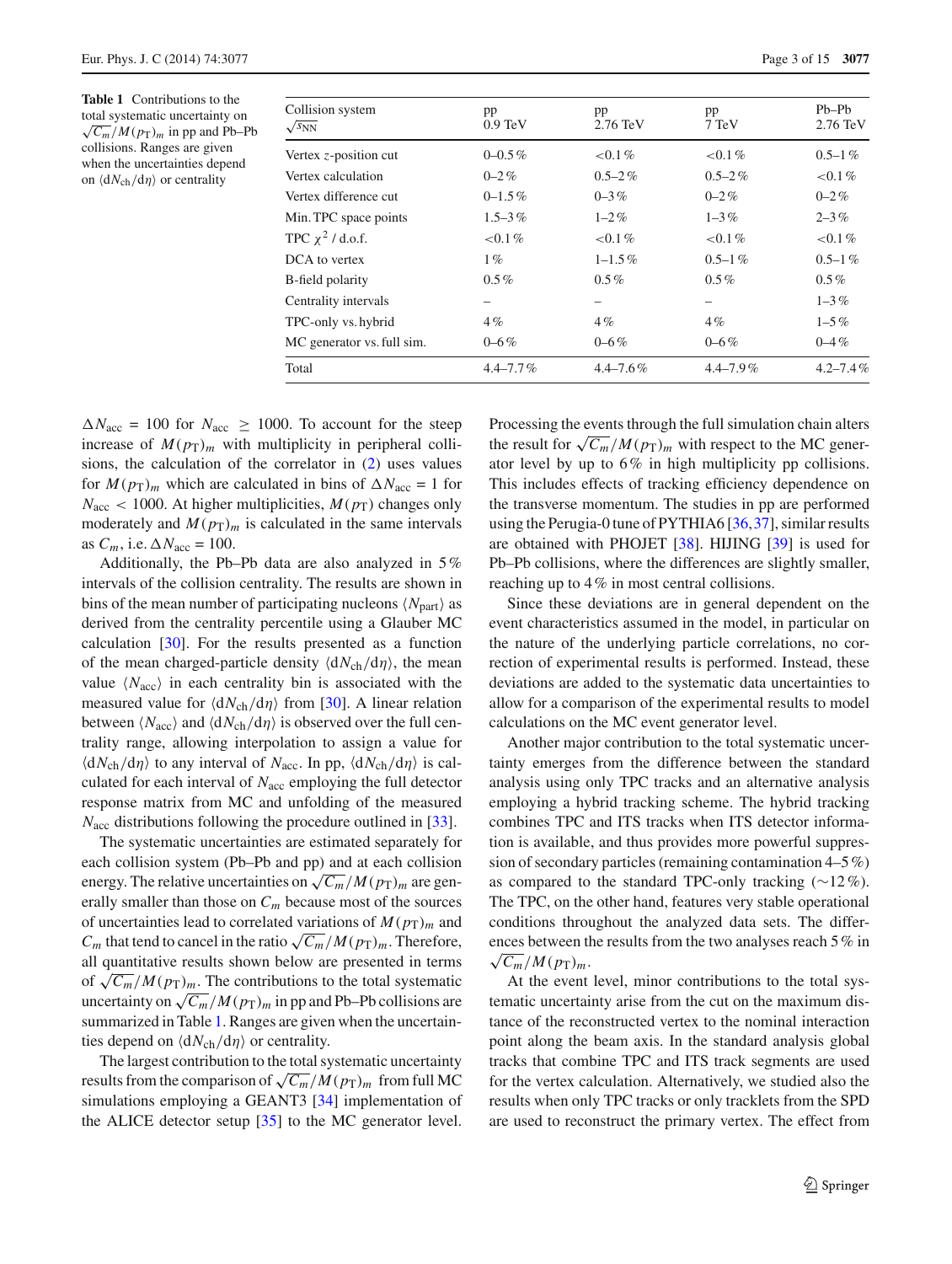using the different vertex estimators is negligible in Pb– Pb collisions. In pp collisions, this effect is small with the exception of the lowest multiplicity bin, where it reaches 2% in  $\sqrt{C_m}/M(p_T)_m$ . Additionally, the cut on the difference between the *z*-positions of the reconstructed vertices obtained from global tracks and TPC-only tracks is varied. This shows a sizable effect only in peripheral Pb–Pb and low-multiplicity pp collisions (2–3% in  $\sqrt{C_m}/M(p_T)_m$ ).

In addition, variations of the following track quality cuts are performed: the number of space points per track in the TPC, the  $\chi^2$  per degree of freedom of the momentum fit, and the DCA of each track to the primary vertex, both along the beam direction and in the transverse plane. Neither of these contributions to the total systematic uncertainty exceeds 3% in  $\sqrt{C_m}/M(p_T)_m$ .

The difference between the results obtained from Pb–Pb data taken at the two magnetic field polarities is included into the systematic uncertainties. The effect is small (0.5% in  $\sqrt{C_m}/M(p_T)_m$ ). The corresponding uncertainty in pp is assumed to be the same as in Pb–Pb collisions. Finally, the effect of finite centrality intervals in Pb–Pb, and the corresponding variation of  $M(p_T)$  within these intervals, is taken into account by including the difference between the analyses in 5 and 10% centrality intervals [\[30](#page-8-13)[,31](#page-8-14)] into the systematic uncertainty. The total uncertainty on  $\sqrt{C_m}/M(p_T)_m$  for each data set was obtained by adding in quadrature the individual contributions in Table [1.](#page-2-0)

### **3 Results in pp collisions**

The relative dynamical fluctuation  $\sqrt{C_m}/M(p_T)_m$  as a function of the average charged-particle multiplicity  $\langle dN_{ch}/d\eta \rangle$  in pp collisions at  $\sqrt{s}$  = 0.9, 2.76 and 7 TeV is shown in Fig. [1.](#page-3-0) The non-zero values of  $\sqrt{C_m}/M(p_T)_m$  indicate significant dynamical event-by-event  $M(p_T)$  fluctuations. The fluctuation strength reaches a maximum of 12–14% in low multiplicity collisions and decreases to about 5% at the highest multiplicities. No significant beam energy dependence is observed for the relative fluctuation  $\sqrt{C_m}/M(p_T)_m$ .

The beam energy dependence of relative dynamical mean transverse momentum fluctuations in pp collisions was studied at lower collision energies by the Split Field Magnet (SFM) detector at the Intersection Storage Rings (ISR). The SFM experiment measured relative fluctuations in inclusive pp collisions at  $\sqrt{s}$  = 30.8, 45, 52, and 63 GeV [\[40\]](#page-8-23). The fluctuations are expressed by the quantity *R* that is extracted from the multiplicity dependence of the event-by-event  $M(p_T)$  dispersion. The measure  $R = [D(M_{EbE}(p_T)_k)/M(p_T)]_{n\to\infty}$  is obtained from an extrapolation of the multiplicity-dependent dispersion  $D(M_{\text{EbE}}(p_{\text{T}})_{k})$  to infinite multiplicity, normalized by the inclusive mean transverse momentum. It is an alternative



**Fig. 1** Relative fluctuation  $\sqrt{C_m}/M(p_T)_m$  as a function of  $\langle dN_{ch}/d\eta \rangle$ in pp collisions at  $\sqrt{s} = 0.9$ , 2.76 and 7 TeV

<span id="page-3-0"></span>

<span id="page-3-1"></span>**Fig. 2** Relative dynamical mean transverse momentum fluctuations in pp collisions as a function of  $\sqrt{s}$ . The ALICE results for  $\sqrt{C}/M(p_T)$  are compared to the quantity *R* measured at the ISR (see text and [\[40\]](#page-8-23))

approach to extract dynamical transverse momentum fluctuations in inclusive pp collisions.

To allow for a comparison to ISR results, an inclusive analysis of ALICE pp data is performed. The relative fluctuation  $\sqrt{C}/M(p_T)$  is computed at each collision energy as in [\(2\)](#page-1-0), however, without subdivision into multiplicity classes *m*. Monte Carlo studies of pp collisions at  $\sqrt{s}$  = 7 TeV using PYTHIA8 have shown that results for *R* and  $\sqrt{C/M(p_T)}$  agree within 10–15%. The ALICE results for the inclusive  $\sqrt{C}/M(p_T)$  as a function of  $\sqrt{s}$  are shown in Fig. [2,](#page-3-1) along with the ISR results for *R* from [\[40\]](#page-8-23). No significant dependence of the relative transverse momentum fluctuations on the collision energy is observed over this large energy range.

The results in pp at  $\sqrt{s}$  = 7 TeV are compared with results from different event generators. In particular, PYTHIA6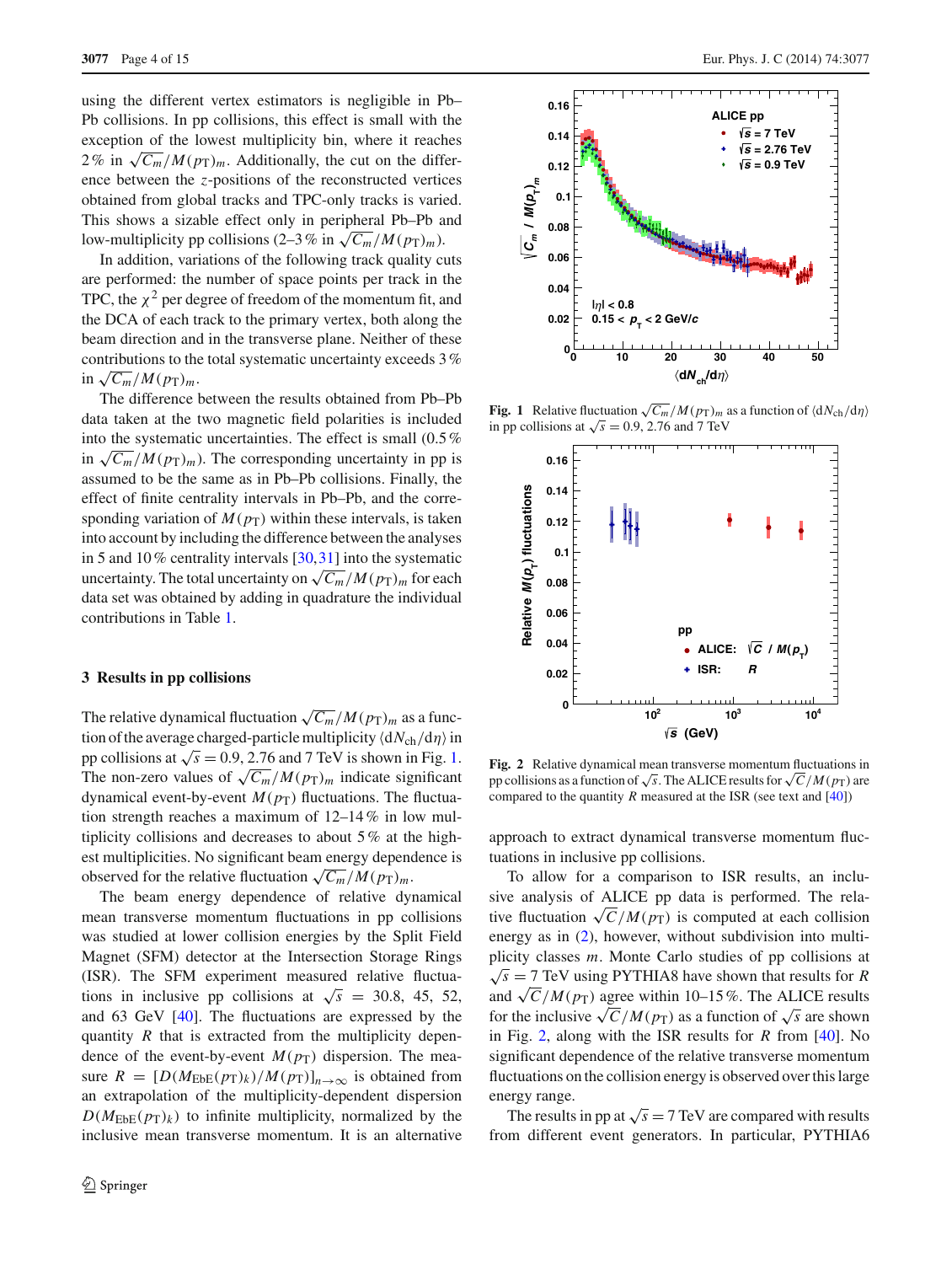

<span id="page-4-0"></span>**Fig. 3** Results for  $\langle p_T \rangle_m$  as a function of  $\langle dN_{ch}/d\eta \rangle$  in pp collisions at  $\sqrt{s}$  = 7 TeV from different event generators

(tunes Perugia-0 and Perugia-11), PYTHIA8.150 and PHO-JET have been used.

It has been pointed out that high-multiplicity events in pp collisions at LHC energies are driven by multi-parton interactions (MPIs) [\[41](#page-8-24)]. This picture is also suggested by recent studies of the event sphericity in pp collisions [\[42](#page-8-25)]. MPIs are independent processes on the perturbative level. However, the color reconnection mechanism between produced strings may lead to correlations in the hadronic final state. Color reconnection is also the driving mechanism in PYTHIA for the increase of  $\langle p_{\rm T} \rangle$  as a function of *N*<sub>ch</sub> [\[43](#page-8-26)[,44](#page-8-27)].

The default PYTHIA6 Perugia-11 tune including the color-reconnection mechanism is compared to results of the same tune without color-reconnection (NOCR). Fig-

ure [3](#page-4-0) shows model calculations for  $\langle p_T \rangle_m$  as a function of  $\langle dN_{ch}/d\eta \rangle$  in  $0.15 < p_T < 2$  GeV/*c* and  $|\eta| < 0.8$  in pp collisions at  $\sqrt{s}$  = 7 TeV. The MC generators yield qualitatively different results for the multiplicity dependence, in particular PHOJET and the NOCR version of PYTHIA6 Perugia-11 show only little increase of  $\langle p_T \rangle_m$  with multiplicity. Good agreement between PYTHIA8 and ALICE results in pp collisions at  $\sqrt{s}$  = 7 TeV was demonstrated [\[44](#page-8-27)], albeit in a different  $\eta$  and  $p_T$  interval.

Results for the relative dynamical fluctuation measure  $\sqrt{C_m}/M(p_T)_m$  in pp at  $\sqrt{s} = 7$  TeV are compared to model calculations in Fig. [4.](#page-4-1) The data exhibit a clear power-law dependence with  $\langle dN_{ch}/d\eta \rangle$  except for very small multiplicities. A power-law fit of  $\sqrt{C_m}/M(p_T)_m \propto \langle dN_{ch}/d\eta \rangle^b$ in the interval 5 < $\langle dN_{ch}/d\eta \rangle$  < 30 yields *b* = −0.431 ±  $0.001$  (stat.)  $\pm 0.021$  (syst.). The deviation of the power-law index from  $b = -0.5$  indicates that the observed multiplicity dependence of  $M(p_T)$  fluctuations in pp does not follow a simple superposition scenario, contrary to what might be expected for independent MPIs. All PYTHIA tunes under study agree with this finding to the extent that they exhibit a similar power-law index as the data. This is also true for the NOCR calculation which excludes the color reconnection mechanism in its present implementation in PYTHIA as a dominant source of correlations beyond the independent superposition scenario.

#### **4 Results in Pb–Pb collisions**

Results for the relative dynamical fluctuation  $\sqrt{C_m}/M(p_T)_m$  in Pb–Pb collisions at  $\sqrt{s_{NN}} = 2.76$  TeV as a function of  $\langle dN_{ch}/d\eta \rangle$  are shown in Fig. [5.](#page-5-0) As for pp collisions, significant dynamical fluctuations as well



<span id="page-4-1"></span>**Fig. 4** *Left* Relative dynamical fluctuation  $\sqrt{C_m}/M(p_T)_m$  for data and different event generators in pp collisions at  $\sqrt{s} = 7$  TeV as a function of  $\langle dN_{ch}/d\eta \rangle$ . *Right* Ratio models to data. The *red error band* indicates the statistical and systematic data uncertainties added in quadrature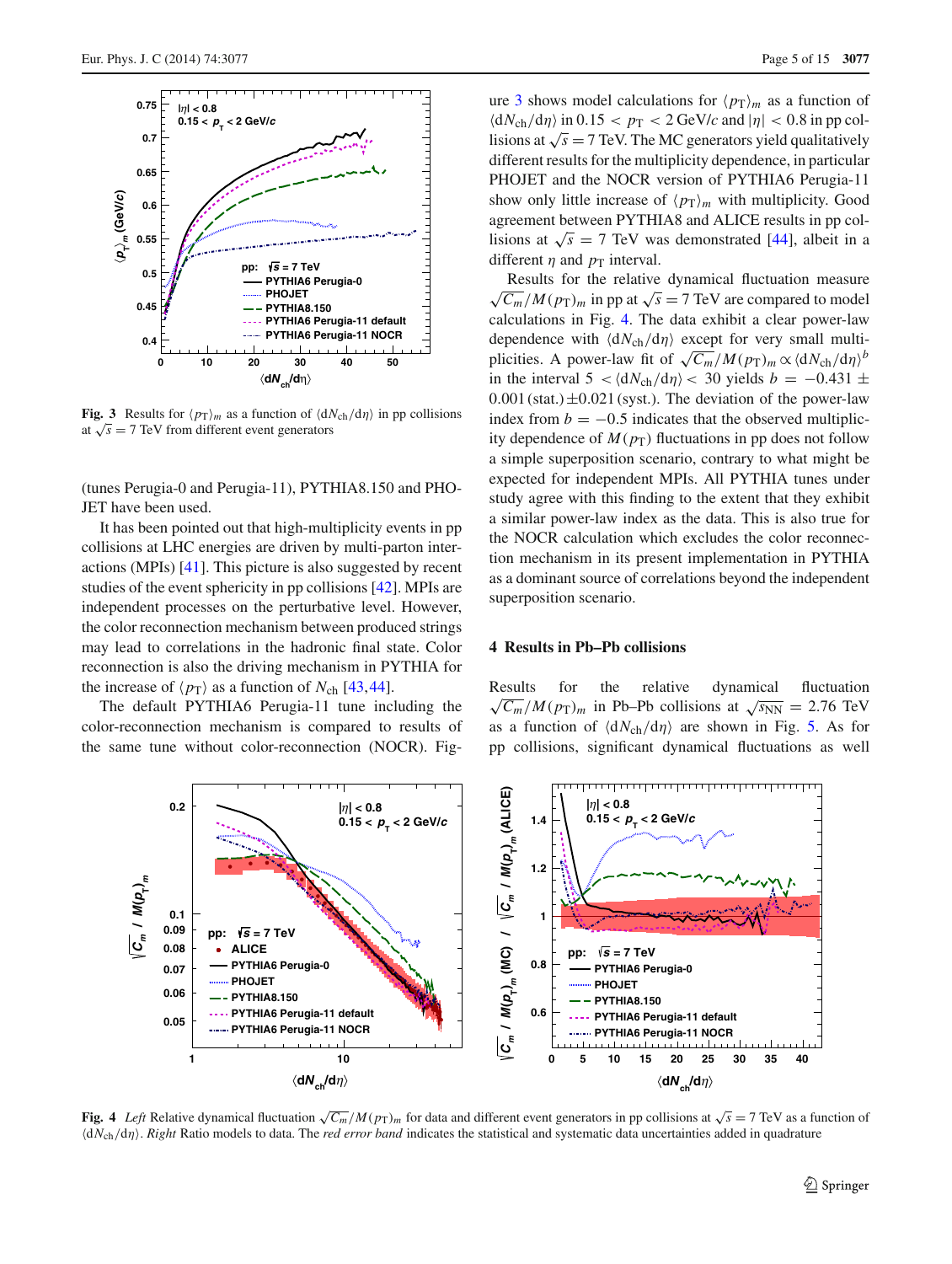

<span id="page-5-0"></span>**Fig. 5** Relative dynamical fluctuation  $\sqrt{C_m}/M(p_T)_m$  as a function of  $\langle dN_{ch}/d\eta \rangle$  in pp and Pb–Pb collisions at  $\sqrt{s_{NN}} = 2.76$  TeV. Also shown are results from HIJING and power-law fits to pp (*solid line*) and HIJING (*dashed line*) (see text)

as a strong decrease with multiplicity are observed. Also shown in Fig.  $5$  is the result of a HIJING  $[39]$  $[39]$  simulation (version 1.36) without jet-quenching. A power-law fit in the interval  $30 < \langle dN_{ch}/d\eta \rangle < 1500$  describes the HIJING results very well, except at low multiplicities, and yields  $b = -0.499 \pm 0.003$  (stat.) $\pm 0.005$  (syst.). The approximate  $\langle dN_{ch}/d\eta \rangle$ <sup>-0.5</sup> scaling reflects the basic property of HIJING as a superposition model of independent nucleon-nucleon collisions. The HIJING calculation, in particular the multiplicity dependence, is in obvious disagreement with the data.

In peripheral collisions  $((dN_{ch}/d\eta) < 100)$ , the Pb– Pb results are in very good agreement with the extrapolation of a power-law fit to pp data at  $\sqrt{s}$  = 2.76 TeV in the interval 5 < $\langle dN_{ch}/d\eta \rangle$  < 25, with *b* = −0.405 ±  $0.002$  (stat.)  $\pm 0.036$  (syst.). This is remarkable because significant differences in  $\langle p_T \rangle$  are observed between pp and Pb–Pb in this multiplicity range [\[44\]](#page-8-27). At larger multiplicities, the Pb–Pb results deviate from the pp extrapolation. An enhancement in  $100 < \langle dN_{ch}/d\eta \rangle < 500$  is followed by a pronounced decrease at  $\langle dN_{ch}/d\eta \rangle > 500$ , corresponding to centralities  $<$  40%, which indicates a strong reduction of fluctuations towards central collisions.

Measurements of mean transverse momentum fluctuations in central A–A collisions at the SPS [\[13\]](#page-7-3) and at RHIC [\[18](#page-8-3)] are compared to the ALICE result in Fig. [6.](#page-5-1) As in pp, there is no significant dependence on  $\sqrt{s_{NN}}$  observed over a wide range of collision energies.

Figure [7](#page-6-0) shows a comparison of the ALICE results for  $\sqrt{C_m}/M(p_T)_m$  to measurements in Au–Au collisions at  $\sqrt{s_{NN}}$  = 200 GeV by the STAR experiment at RHIC [\[18](#page-8-3)]. In the peripheral region, the STAR data show very similar



<span id="page-5-1"></span>**Fig. 6** Mean transverse momentum fluctuations in central heavy-ion collisions as a function of  $\sqrt{s_{NN}}$ . The ALICE data point is compared to data from the CERES [\[13\]](#page-7-3) and STAR [\[18](#page-8-3)] experiments. For STAR only statistical uncertainties are available

scaling with  $\langle dN_{ch}/d\eta \rangle$  as the ALICE data, as shown on the left panel of Fig. [7.](#page-6-0) Also shown are the fit to pp data at  $\sqrt{s}$  = 2.76 TeV from Fig. [5](#page-5-0) and the result of a power-law fit to the STAR data in  $\langle dN_{ch}/d\eta \rangle$  < 200 where the power is fixed to  $b = -0.405$ . Good agreement of the ALICE and STAR data with the fits is observed in peripheral collisions. The decrease of fluctuations in central collisions is similar in ALICE and STAR, however, no significant enhancement in semi-central events is observed in the STAR data. In the right panel of Fig. [7,](#page-6-0) the results for  $\sqrt{C_m}/M(p_T)_m$  in ALICE and STAR are shown as a function of the mean number of participating nucleons  $\langle N_{\text{part}} \rangle$ . In this representation, the measurements of  $\sqrt{C_m}/M(p_T)_m$  from ALICE and STAR are compatible within the rather large experimental uncertainties on  $\langle N_{\text{part}} \rangle$  in STAR. A power-law fit  $\sqrt{C_m}/M(p_{\text{T}})$ <sub>*m*</sub> ∝  $\langle N_{\text{part}} \rangle$ <sup>*b*</sup> to the ALICE data in the interval  $10 \langle N_{part} \rangle$  < 40 yields  $b = -0.472 \pm 0.007$  (stat.) $\pm 0.037$  (syst.). The agreement between ALICE and STAR data as a function of  $\langle N_{\text{part}} \rangle$  points to a relation between the observed fluctuation patterns and the collision geometry.

Transverse momentum correlations and fluctuations may be modified as a consequence of collective flow in A–A collisions. It should be noted, however, that event-averaged radial flow and azimuthal asymmetries are not expected to give rise to strong transverse momentum fluctuations in azimuthally symmetric detectors [\[13](#page-7-3), 16]. On the other hand,  $M(p_T)$  fluctuations may occur due to fluctuating initial conditions that are also related to event-by-event fluctuations of radial flow and azimuthal asymmetries. We compare our results to calculations from the AMPT model [\[45\]](#page-8-29) which has been demonstrated to give a reasonable description of inclusive and eventaveraged bulk properties in Pb–Pb collisions at LHC ener-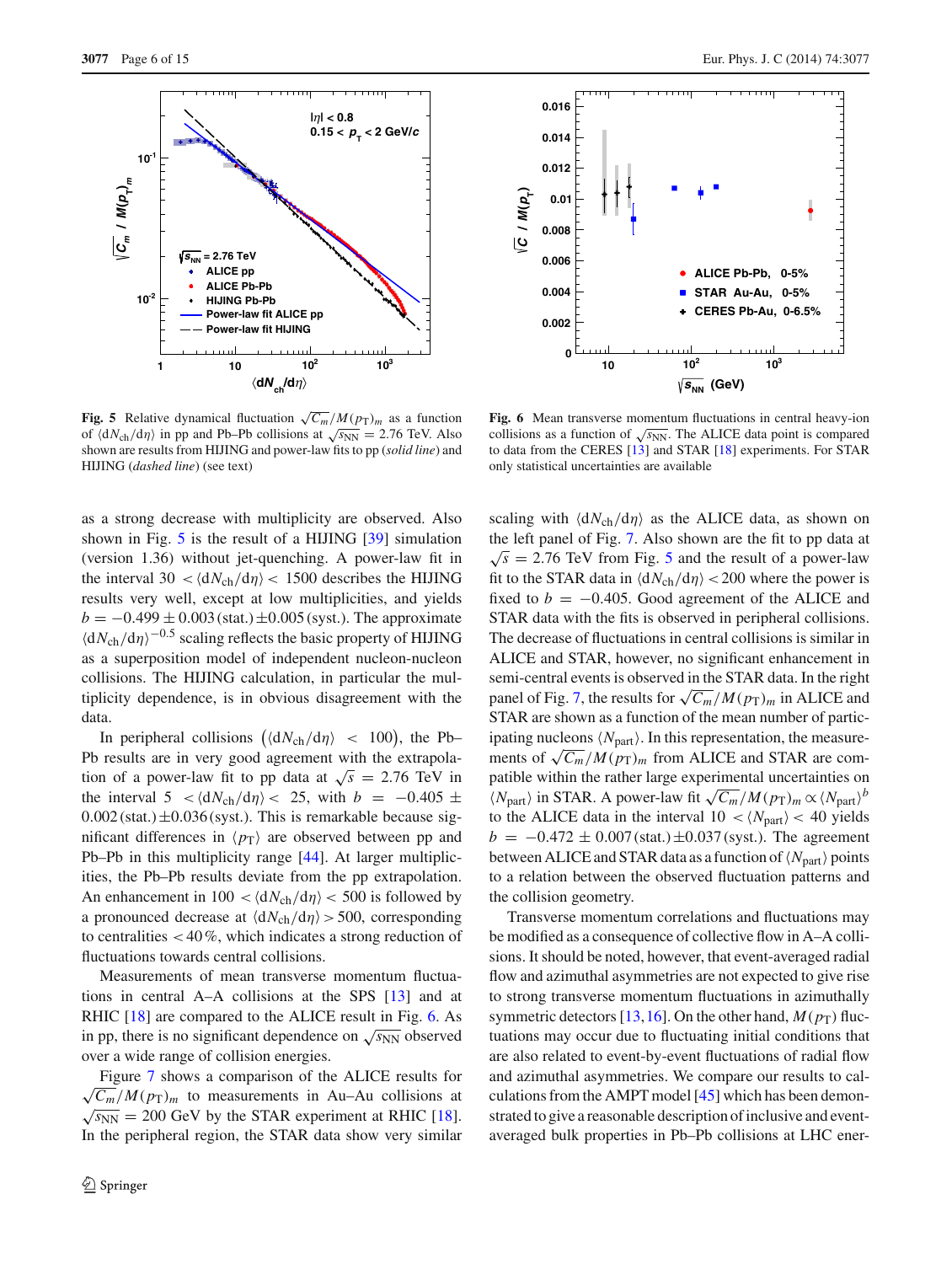

<span id="page-6-0"></span>**Fig. 7** *Left* Relative dynamical fluctuation  $\sqrt{C_m}/M(p_T)_m$  as a function of  $\langle dN_{ch}/d\eta \rangle$  in Pb–Pb collisions at  $\sqrt{s_{NN}} = 2.76$  TeV from ALICE compared to results from STAR in Au–Au collisions at



<span id="page-6-1"></span>**Fig. 8** Relative dynamical fluctuation  $\sqrt{C_m}/M(p_T)_m$  normalized to  $\langle dN_{ch}/d\eta \rangle$ <sup>-0.5</sup> (see text) as a function of  $\langle dN_{ch}/d\eta \rangle$  in pp and Pb–Pb collisions at  $\sqrt{s_{NN}}$  = 2.76 TeV. The ALICE data are compared to results from HIJING and AMPT

gies [\[46,](#page-8-30)[47\]](#page-8-31), in particular of the measured elliptic flow coef-ficient v<sub>2</sub>. Figure [8](#page-6-1) shows the ratio of  $\sqrt{C_m}/M(p_T)_m$  in data and models to the result of a fit of  $A \cdot \langle dN_{ch}/d\eta \rangle^{-0.5}$  to the HIJING simulation in the interval  $30 < \langle dN_{ch}/d\eta \rangle < 1500$ . For  $\langle dN_{ch}/d\eta \rangle$  < 30, HIJING agrees well with the results from pp and Pb–Pb. At larger multiplicities, none of the models shows quantitative agreement with the Pb–Pb data. The default AMPT calculation gives rise to increased fluctuations on top of the underlying HIJING scenario exceeding those

 $\sqrt{s_{NN}}$  = 200 GeV [\[18\]](#page-8-3). Also shown as *dashed lines* are results from power-law fits to the data (see text). *Right* same data as a function of  $\langle N_{\text{part}} \rangle$ 

observed in the data, except for very peripheral collisions. In contrast, the AMPT calculation with string melting, where partons after rescattering are recombined by a hadronic coalescence scheme, predicts smaller fluctuations. On the other hand, both AMPT versions exhibit a pronounced fall-off in central collisions which is in qualitative agreement with the data.

In a recent approach [\[24](#page-8-7)], initial spatial fluctuations of glasma flux tubes have been related to mean transverse momentum fluctuations of final state hadrons via their coupling to a collective flow field. A comparison of these calculations to data from ALICE and STAR is shown in [\[24](#page-8-7)]. Good agreement is found in the semi-central and central region, where the data deviate from the pp extrapolation.

### **5 Summary and conclusions**

First results on event-by-event fluctuations of the mean transverse momentum of charged particles in pp and Pb–Pb collisions at the LHC are presented. Expressed in terms of the relative dynamical fluctuation  $\sqrt{C_m}/M(p_T)_m$ , little energy dependence of the mean transverse momentum fluctuations is observed in pp at  $\sqrt{s} = 0.9$ , 2.76 and 7 TeV. The results are also compatible with similar measurements at the ISR. For the first time, mean transverse momentum fluctuations in pp are studied as a function of  $\langle dN_{ch}/d\eta \rangle$ . A characteristic decrease of  $\sqrt{C_m}/M(p_T)_m$  following a power law is observed. The decrease is weaker than expected from a superposition of independent sources. The nature of such sources in pp is subject to future studies, but a connection to the con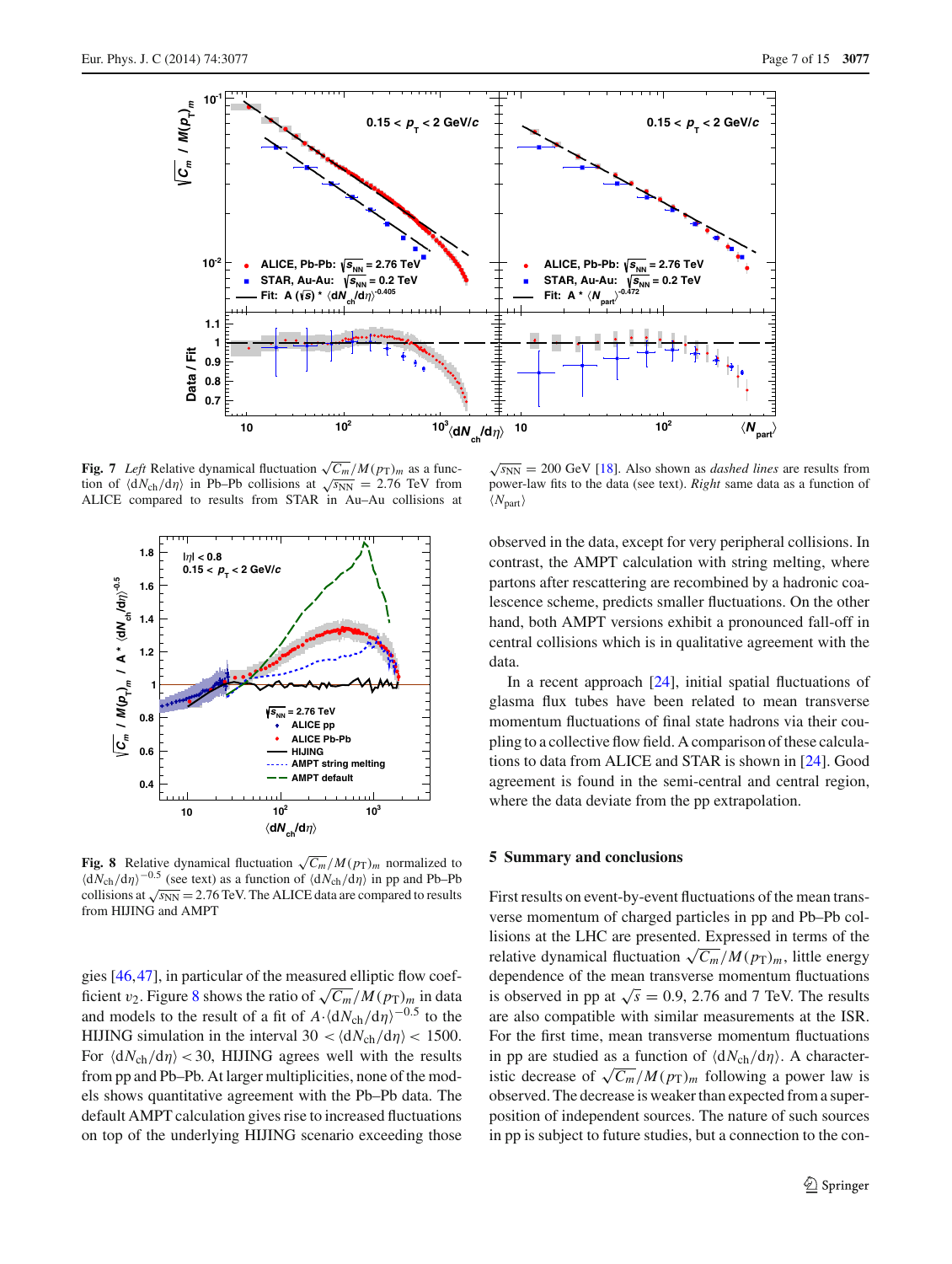cept of multi-parton interactions is suggestive. Model studies using PYTHIA however indicate that there is no strong sensitivity of transverse momentum fluctuations to the mechanism of color reconnection.

In peripheral Pb–Pb collisions  $(dN_{ch}/d\eta) < 100$ , the dependence of  $\sqrt{C_m}/M(p_T)_m$  on  $\langle dN_{ch}/d\eta \rangle$  is very similar to that observed in pp collisions at the corresponding collision energy. At larger multiplicities, the Pb–Pb data deviate significantly from an extrapolation of pp results and show a strong decrease for  $\langle dN_{ch}/d\eta \rangle > 500$ . The results for the most central collisions are of the same magnitude as previous measurements at the SPS and at RHIC. The centrality dependence of  $\sqrt{C_m}/M(p_T)_m$  is compatible with that observed in Au–Au at  $\sqrt{s_{NN}} = 200$  GeV.

The Pb–Pb data can not be described by models based on independent nucleon-nucleon collisions such as HIJING. Models which include initial state density fluctuations and their effect on the development of collectivity in the final state are in qualitative agreement with the data. This suggests a connection between the observed fluctuations of transverse momentum and azimuthal correlations, and their relation to fluctuations in the initial state of the collision.

**Acknowledgments** The ALICE Collaboration would like to thank all its engineers and technicians for their invaluable contributions to the construction of the experiment and the CERN accelerator teams for the outstanding performance of the LHC complex. The ALICE Collaboration gratefully acknowledges the resources and support provided by all Grid centres and the Worldwide LHC Computing Grid (WLCG) collaboration. The ALICE Collaboration acknowledges the following funding agencies for their support in building and running the ALICE detector: State Committee of Science, World Federation of Scientists (WFS) and Swiss Fonds Kidagan, Armenia, Conselho Nacional de Desenvolvimento Científico e Tecnológico (CNPq), Financiadora de Estudos e Projetos (FINEP), Fundação de Amparo à Pesquisa do Estado de São Paulo (FAPESP); National Natural Science Foundation of China (NSFC), the Chinese Ministry of Education (CMOE) and the Ministry of Science and Technology of China (MSTC); Ministry of Education and Youth of the Czech Republic; Danish Natural Science Research Council, the Carlsberg Foundation and the Danish National Research Foundation; The European Research Council under the European Community's Seventh Framework Programme; Helsinki Institute of Physics and the Academy of Finland; French CNRS-IN2P3, the 'Region Pays de Loire', 'Region Alsace', 'Region Auvergne' and CEA, France; German BMBF and the Helmholtz Association; General Secretariat for Research and Technology, Ministry of Development, Greece; Hungarian OTKA and National Office for Research and Technology (NKTH); Department of Atomic Energy and Department of Science and Technology of the Government of India; Istituto Nazionale di Fisica Nucleare (INFN) and Centro Fermi - Museo Storico della Fisica e Centro Studi e Ricerche "Enrico Fermi", Italy; MEXT Grant-in-Aid for Specially Promoted Research, Japan; Joint Institute for Nuclear Research, Dubna; National Research Foundation of Korea (NRF); CONACYT, DGAPA, México, ALFA-EC and the EPLANET Program (European Particle Physics Latin American Network) Stichting voor Fundamenteel Onderzoek der Materie (FOM) and the Nederlandse Organisatie voor Wetenschappelijk Onderzoek (NWO), Netherlands; Research Council of Norway (NFR); Polish Ministry of Science and Higher Education; National Science Centre, Poland; Ministry of National Education/Institute for Atomic Physics and CNCS-UEFISCDI-Romania; Ministry of Education and Science of Russian Federation, Russian Academy of Sciences, Russian Federal Agency of Atomic Energy, Russian Federal Agency for Science and Innovations and The Russian Foundation for Basic Research; Ministry of Education of Slovakia; Department of Science and Technology, South Africa; CIEMAT, EELA, Ministerio de Economía y Competitividad (MINECO) of Spain, Xunta de Galicia (Consellería de Educación), CEADEN, Cubaenergía, Cuba, and IAEA (International Atomic Energy Agency); Swedish Research Council (VR) and Knut & Alice Wallenberg Foundation (KAW); Ukraine Ministry of Education and Science; United Kingdom Science and Technology Facilities Council (STFC); The United States Department of Energy, the United States National Science Foundation, the State of Texas, and the State of Ohio; Ministry of Science, Education and Sports of Croatia and Unity through Knowledge Fund, Croatia.

**Open Access** This article is distributed under the terms of the Creative Commons Attribution License which permits any use, distribution, and reproduction in any medium, provided the original author(s) and the source are credited.

Funded by SCOAP<sup>3</sup> / License Version CC BY 4.0.

#### **References**

- <span id="page-7-0"></span>1. S. Jeon, V. Koch, Event by event fluctuations. [arXiv:hep-ph/0304012](http://arxiv.org/abs/hep-ph/0304012) [hep-ph]
- 2. S. Mrowczynski, Plasma instability at the initial stage of ultrarelativistic heavy ion collisions. Phys. Lett. B **314**, 118–121 (1993)
- 3. L. Stodolsky, Temperature fluctuations in multiparticle production. Phys. Rev. Lett. **75**, 1044–1045 (1995)
- 4. E.V. Shuryak, Event per event analysis of heavy ion collisions and thermodynamical fluctuations. Phys. Lett. B **423**, 9–14 (1998). [arXiv:hep-ph/9704456](http://arxiv.org/abs/hep-ph/9704456) [hep-ph]
- 5. M.A. Stephanov, K. Rajagopal, E.V. Shuryak, Signatures of the tricritical point in QCD. Phys. Rev. Lett. **81**, 4816–4819 (1998). [arXiv:hep-ph/9806219](http://arxiv.org/abs/hep-ph/9806219) [hep-ph]
- 6. M.A. Stephanov, K. Rajagopal, E.V. Shuryak, Event-by-event fluctuations in heavy ion collisions and the QCD critical point. Phys. Rev. D **60**, 114028 (1999). [arXiv:hep-ph/9903292](http://arxiv.org/abs/hep-ph/9903292) [hep-ph]
- 7. H. Heiselberg, Event-by-event physics in relativistic heavy ion collisions. Phys. Rept. **351**, 161–194 (2001). [arXiv:nucl-th/0003046](http://arxiv.org/abs/nucl-th/0003046) [nucl-th]
- 8. A. Dumitru, R.D. Pisarski, Event-by-event fluctuations from decay of a Polyakov loop condensate. Phys. Lett. B **504**, 282–290 (2001). [arXiv:hep-ph/0010083](http://arxiv.org/abs/hep-ph/0010083) [hep-ph]
- <span id="page-7-1"></span>9. Z. Fodor, S. Katz, Critical point of QCD at finite T and mu, lattice results for physical quark masses. JHEP **0404**, 050 (2004). [arXiv:hep-lat/0402006](http://arxiv.org/abs/hep-lat/0402006) [hep-lat]
- <span id="page-7-2"></span>10. NA49 Collaboration, H. Appelshäuser et al., Event-by-event fluctuations of average transverse momentum in central Pb + Pb collisions at 158 GeV per nucleon, Phys. Lett. B **459**, 679–686 (1999). [arXiv:hep-ex/9904014](http://arxiv.org/abs/hep-ex/9904014) [hep-ex]
- 11. CERES Collaboration, D. Adamová et al., Event by event fluctuations of the mean transverse momentum in 40, 80 and 158 A GeV / c Pb–Au collisions, Nucl. Phys. A **727**, 97–119 (2003). [arXiv:nucl-ex/0305002](http://arxiv.org/abs/nucl-ex/0305002) [nucl-ex]
- 12. NA49 Collaboration, T. Anticic et al., Transverse momentum fluctuations in nuclear collisions at 158-A GeV. Phys. Rev. **C70**, 034902 (2004). [arXiv:hep-ex/0311009](http://arxiv.org/abs/hep-ex/0311009) [hep-ex]
- <span id="page-7-3"></span>13. CERES Collaboration, D. Adamová et al., Scale-dependence of transverse momentum correlations in Pb-Au collisions at 158A GeV/c, Nucl. Phys. A **811**, 179–196 (2008). [arXiv:0803.2407](http://arxiv.org/abs/0803.2407) [nucl-ex].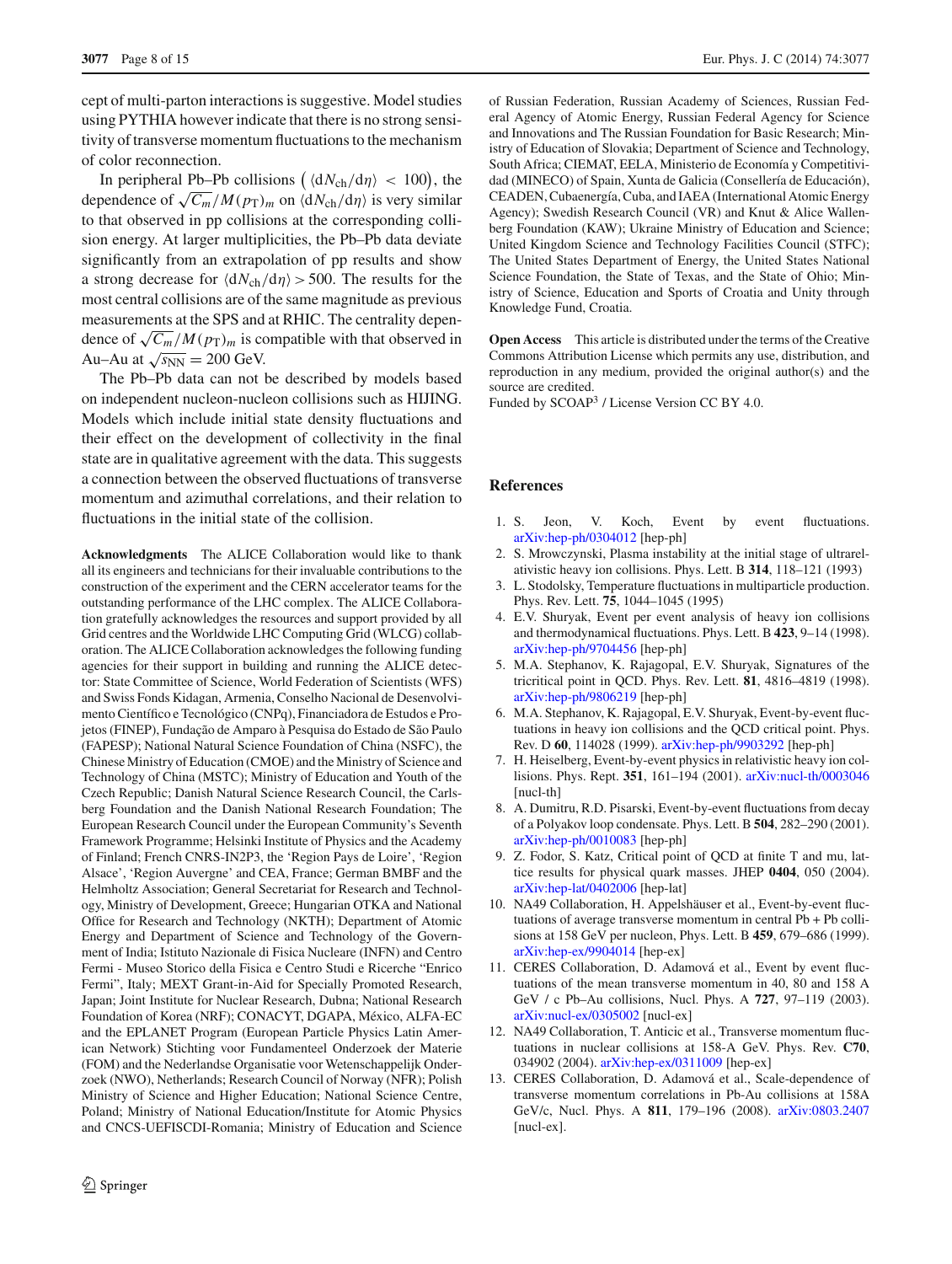- <span id="page-8-0"></span>14. NA49 Collaboration, T. Anticic et al., Energy dependence of transverse momentum fluctuations in Pb+Pb collisions at the CERN Super Proton Synchrotron (SPS) at 20A to 158A GeV. Phys. Rev. **C79**, 044904 (2009). [arXiv:0810.5580](http://arxiv.org/abs/0810.5580) [nucl-ex]
- <span id="page-8-1"></span>15. PHENIX Collaboration, K. Adcox et al., Event-by-event fluctuations in mean p(T) and mean e(T) in  $\sqrt{s_{NN}}$  = 130 GeV Au+Au collisions, Phys. Rev. C**66**, 024901 (2002). [arXiv:nucl-ex/0203015](http://arxiv.org/abs/nucl-ex/0203015) [nucl-ex]
- <span id="page-8-28"></span>16. PHENIX Collaboration, S. Adler et al., Measurement of nonrandom event by event fluctuations of average transverse momentum in  $\sqrt{s_{NN}}$  = 200 GeV Au+Au and p+p collisions, Phys. Rev. Lett. **93** 092301 (2004). [arXiv:nucl-ex/0310005](http://arxiv.org/abs/nucl-ex/0310005) [nucl-ex]
- 17. STAR Collaboration, J. Adams et al., Event by event mean-p(t) fluctuations in Au-Au collisions at  $\sqrt{s_{NN}}$  = 130 GeV, Phys. Rev. C **71** 064906 (2005). [arXiv:nucl-ex/0308033](http://arxiv.org/abs/nucl-ex/0308033) [nucl-ex]
- <span id="page-8-3"></span>18. STAR Collaboration, J. Adams et al., Incident energy dependence of pt correlations at RHIC, Phys. Rev. C **72**, 044902 (2005). [arXiv:nucl-ex/0504031](http://arxiv.org/abs/nucl-ex/0504031) [nucl-ex]
- 19. STAR Collaboration, J. Adams et al., Transverse-momentum p(t) correlations on (eta, phi) from mean-p(t) fluctuations in Au-Au collisions at  $\sqrt{s_{NN}}$  = 200 GeV, J. Phys. G 32, L37–L48 (2006). [arXiv:nucl-ex/0509030](http://arxiv.org/abs/nucl-ex/0509030) [nucl-ex]
- <span id="page-8-2"></span>20. STAR Collaboration, J. Adams et al., The Energy dependence of  $p_t$  angular correlations inferred from mean- $p(t)$  fluctuation scale dependence in heavy ion collisions at the SPS and RHIC, J. Phys. G **34**, 451–466 (2007). [arXiv:nucl-ex/0605021](http://arxiv.org/abs/nucl-ex/0605021) [nucl-ex]
- <span id="page-8-4"></span>21. E. Ferreiro, F. del Moral, C. Pajares, Transverse momentum fluctuations and percolation of strings. Phys. Rev. C **69**, 034901 (2004). [arXiv:hep-ph/0303137](http://arxiv.org/abs/hep-ph/0303137) [hep-ph]
- <span id="page-8-5"></span>22. S.A. Voloshin, Transverse radial expansion in nuclear collisions and two particle correlations, Phys. Lett. B **632**, 490–494 (2006). [arXiv:nucl-th/0312065](http://arxiv.org/abs/nucl-th/0312065) [nucl-th]
- <span id="page-8-6"></span>23. S. Gavin, Traces of Thermalization from  $p_t$  Fluctuations in Nuclear Collisions. Phys. Rev. Lett. **92**, 162301 (2004). [arXiv:nucl-th/0308067](http://arxiv.org/abs/nucl-th/0308067) [nucl-th]
- <span id="page-8-7"></span>24. S. Gavin, G. Moschelli, Fluctuation probes of early-time correlations in nuclear collisions. Phys. Rev. C **85**, 014905 (2012). [arXiv:1107.3317](http://arxiv.org/abs/arXiv:1107.3317) [nucl-th]
- <span id="page-8-8"></span>25. S. Gavin, G. Moschelli, Flow Fluctuations from Early-Time Correlations in Nuclear Collisions. Phys. Rev. **C86**, 034902 (2012). [arXiv:1205.1218](http://arxiv.org/abs/1205.1218) [nucl-th]
- <span id="page-8-9"></span>26. B. Alver, G. Roland, Collision geometry fluctuations and triangular flow in heavy-ion collisions. Phys. Rev. C **81**, 054905 (2010). [arXiv:1003.0194](http://arxiv.org/abs/1003.0194) [nucl-th]. Erratum: Phys. Rev. C **82**, 039903 (2010)
- <span id="page-8-10"></span>27. L. Evans, P. Bryant, LHC machine. JINST **3**, S08001 (2008)
- <span id="page-8-11"></span>28. ALICE Collaboration, K. Aamodt et al., The ALICE experiment at the CERN LHC, JINST **3**, S08002 (2008)
- <span id="page-8-12"></span>29. J. Alme et al., The ALICE TPC, a large 3-dimensional tracking device with fast readout for ultra-high multiplicity events. Nucl. Instrum. Meth. A **622**, 316–367 (2010). [arXiv:1001.1950](http://arxiv.org/abs/1001.1950) [physics.ins-det]
- <span id="page-8-13"></span>30. ALICE Collaboration, K. Aamodt et al., Centrality dependence of the charged-particle multiplicity density at mid-rapidity in Pb-Pb collisions at  $\sqrt{s_{NN}}$  = 2.76 TeV, Phys. Rev. Lett. 106, 032301 (2011). [arXiv:1012.1657](http://arxiv.org/abs/1012.1657) [nucl-ex]
- <span id="page-8-14"></span>31. ALICE Collaboration, B. Abelev et al., Centrality determination of Pb-Pb collisions at  $\sqrt{s_{NN}}$  = 2.76 TeV with ALICE, Phys. Rev. C **88**(4), 044909 (2013). [arXiv:1301.4361](http://arxiv.org/abs/1301.4361) [nucl-ex]
- <span id="page-8-15"></span>32. S. Voloshin, V. Koch, H. Ritter, Event-by-event fluctuations in collective quantities. Phys. Rev. C **60**, 024901 (1999). [arXiv:nucl-th/9903060](http://arxiv.org/abs/nucl-th/9903060) [nucl-th]
- <span id="page-8-16"></span>33. ALICE Collaboration, K. Aamodt et al., Charged-particle multiplicity measurement in proton-proton collisions at  $\sqrt{s} = 0.9$  and 2.36 TeV with ALICE at LHC, Eur. Phys. J. C **68**, 89–108 (2010). [arXiv:1004.3034](http://arxiv.org/abs/1004.3034) [hep-ex]
- <span id="page-8-17"></span>34. R. Brun, F. Carminati, S. Giani, GEANT Detector Description and Simulation Tool, CERN-W5013 (1994)
- <span id="page-8-18"></span>35. R. Brun, P. Buncic, F. Carminati, A. Morsch, F. Rademakers et al., Computing in ALICE. Nucl. Instrum. Meth. A **502**, 339–346 (2003)
- <span id="page-8-19"></span>36. T. Sjostrand, S. Mrenna, P.Z. Skands, PYTHIA 6.4 Physics and Manual, JHEP **05**, 026 (2006). [arXiv:hep-ph/0603175](http://arxiv.org/abs/hep-ph/0603175) [hep-ph]
- <span id="page-8-20"></span>37. P.Z. Skands, Tuning Monte Carlo Generators: The Perugia Tunes. Phys. Rev. **D82**, 074018 (2010). [arXiv:1005.3457](http://arxiv.org/abs/1005.3457) [hep-ph]
- <span id="page-8-21"></span>38. R. Engel, J. Ranft, S. Roesler, Hard diffraction in hadron hadron interactions and in photoproduction, Phys. Rev. D **52**, 1459–1468 (1995). [arXiv:hep-ph/9502319](http://arxiv.org/abs/hep-ph/9502319) [hep-ph]
- <span id="page-8-22"></span>39. W.-T. Deng, X.-N. Wang, R. Xu, Gluon shadowing and hadron production in heavy-ion collisions at LHC, Phys. Lett. B **701**, 133– 136 (2011). [arXiv:1011.5907](http://arxiv.org/abs/1011.5907) [nucl-th]
- <span id="page-8-23"></span>40. CERN-Dortmund-Heidelberg-Warsaw-Ames-Bologna, CERN-Heidelberg-Lund Collaboration, K. Braune et al., Fluctuations in the Hadronic Temperature in pp,  $p\alpha$  and  $\alpha\alpha$  Collisions at ISR Energies, Phys. Lett. B **123** 467 (1983)
- <span id="page-8-24"></span>41. P. Bartalini, E. Berger, B. Blok, G. Calucci, R. Corke, et al., Multiparton interactions at the LHC. [arXiv:1111.0469](http://arxiv.org/abs/1111.0469) [hep-ph]
- <span id="page-8-25"></span>42. ALICE Collaboration, B. Abelev et al., Transverse sphericity of primary charged particles in minimum bias proton-proton collisions at  $\sqrt{s} = 0.9, 2.76$  and 7 TeV, Eur. Phys. J. C 72 2124 (2012). [arXiv:1205.3963](http://arxiv.org/abs/1205.3963) [hep-ex]
- <span id="page-8-26"></span>43. T. Sjostrand, Colour reconnection and its effects on precise measurements at the LHC. [arXiv:1310.8073](http://arxiv.org/abs/1310.8073) [hep-ph]
- <span id="page-8-27"></span>44. ALICE Collaboration, B. Abelev et al., Multiplicity dependence of the average transverse momentum in pp, p-Pb, and Pb-Pb collisions at the LHC. Phys. Lett. B **727**, 371–380 (2013). [arXiv:1307.1094](http://arxiv.org/abs/1307.1094) [nucl-ex]
- <span id="page-8-29"></span>45. Z.-W. Lin, C.M. Ko, B.-A. Li, B. Zhang, S. Pal, Multiphase transport model for relativistic heavy ion collisions. Phys. Rev. C **72**, 064901 (2005). [arXiv:nucl-th/0411110](http://arxiv.org/abs/nucl-th/0411110) [nucl-th]
- <span id="page-8-30"></span>46. J. Xu, C.M. Ko, Triangular flow in heavy ion collisions in a multiphase transport model. Phys. Rev. C **84**, 014903 (2011). [arXiv:1103.5187](http://arxiv.org/abs/1103.5187) [nucl-th]
- <span id="page-8-31"></span>47. J. Xu, C.M. Ko, Higher-order anisotropic flows and dihadron correlations in Pb-Pb collisions at  $\sqrt{s_{NN}}$  = 2.76 TeV in a multiphase transport model. Phys. Rev. C **84**, 044907 (2011). [arXiv:1108.0717](http://arxiv.org/abs/1108.0717) [nucl-th]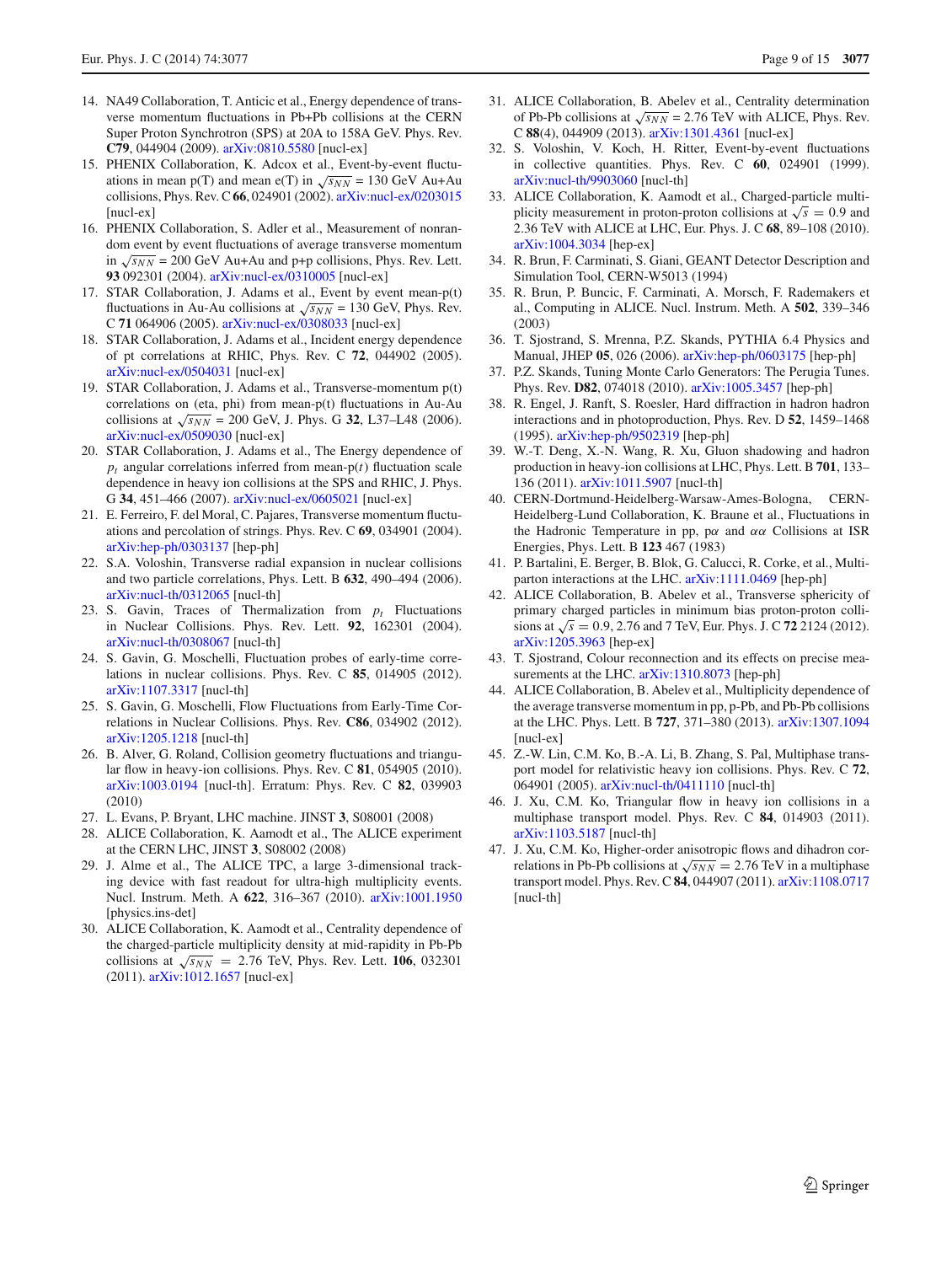## **ALICE Collaboration**

B. Abelev<sup>71</sup>, J. Adam<sup>37</sup>, D. Adamová<sup>79</sup>, M. M. Aggarwal<sup>83</sup>, G. Aglieri Rinella<sup>34</sup>, M. Agnello<sup>90,107</sup>, A. Agostinelli<sup>26</sup>, N. Agrawal<sup>44</sup>, Z. Ahammed<sup>126</sup>, N. Ahmad<sup>18</sup>, I. Ahmed<sup>15</sup>, S. U. Ahn<sup>64</sup>, S. A. Ahn<sup>64</sup>, I. Aimo<sup>90,107</sup>, S. Aiola<sup>131</sup>, M. Ajaz<sup>15</sup>, A. Akindinov<sup>54</sup>, S. N. Alam<sup>126</sup>, D. Aleksandrov<sup>96</sup>, B. Alessandro<sup>107</sup>, D. Alexandre<sup>98</sup>, A. Alici<sup>12,101</sup>, A. Alkin<sup>3</sup>, J. Alme<sup>35</sup>, T. Alt<sup>39</sup>, S. Altinpinar<sup>17</sup>, I. Altsybeev<sup>125</sup>, C. Alves Garcia Prado<sup>115</sup>, C. Andrei<sup>74</sup>, A. Andronic<sup>93</sup>, V. Anguelov<sup>89</sup>, J. Anielski<sup>50</sup>, T. Antičić<sup>94</sup>, F. Antinori<sup>104</sup>, P. Antonioli<sup>101</sup>, L. Aphecetche<sup>109</sup>, H. Appelshäuser<sup>49</sup>, S. Arcelli<sup>26</sup>, N. Armesto<sup>16</sup>, R. Arnaldi<sup>107</sup>, T. Aronsson<sup>131</sup>, I. C. Arsene<sup>21,93</sup>, M. Arslandok<sup>49</sup>, A. Augustinus<sup>34</sup>, R. Averbeck<sup>93</sup>, T. C. Awes<sup>80</sup>, M. D. Azmi<sup>18,85</sup>, M. Bach<sup>39</sup>, A. Badalà<sup>103</sup>, Y. W. Baek<sup>40,66</sup>, S. Bagnasco<sup>107</sup>, R. Bailhache<sup>49</sup>, R. Bala<sup>86</sup>, A. Baldisseri<sup>14</sup>, F. Baltasar Dos Santos Pedrosa<sup>34</sup>, R. C. Baral<sup>57</sup>, R. Barbera<sup>27</sup>, F. Barile<sup>31</sup>, G. G. Barnaföldi<sup>130</sup>, L. S. Barnby<sup>98</sup>, V. Barret<sup>66</sup>, J. Bartke<sup>112</sup>, M. Basile<sup>26</sup>, N. Bastid<sup>66</sup>, S. Basu<sup>126</sup>, B. Bathen<sup>50</sup>, G. Batigne<sup>109</sup>, A. Batista Camejo<sup>66</sup>, B. Batyunya<sup>62</sup>, P. C. Batzing<sup>21</sup>, C. Baumann<sup>49</sup>, I. G. Bearden<sup>76</sup>, H. Beck<sup>49</sup>, C. Bedda<sup>90</sup>, N. K. Behera<sup>44</sup>, I. Belikov<sup>51</sup>, F. Bellini<sup>26</sup>, R. Bellwied<sup>117</sup>, E. Belmont-Moreno<sup>60</sup>, R. Belmont III<sup>129</sup>, V. Belyaev<sup>72</sup>, G. Bencedi<sup>130</sup>, S. Beole<sup>25</sup>, I. Berceanu<sup>74</sup>, A. Bercuci<sup>74</sup>, Y. Berdnikov<sup>81,b</sup>, D. Berenyi<sup>130</sup>, M. E. Berger<sup>88</sup>, R. A. Bertens<sup>53</sup>, D. Berzano<sup>25</sup>, L. Betev<sup>34</sup>, A. Bhasin<sup>86</sup>, I. R. Bhat<sup>86</sup>, A. K. Bhati<sup>83</sup>, B. Bhattacharjee<sup>41</sup>, J. Bhom<sup>122</sup>, L. Bianchi<sup>25</sup>, N. Bianchi<sup>68</sup>, C. Bianchin<sup>53</sup>, J. Bielčík<sup>37</sup>, J. Bielčíková<sup>79</sup>, A. Bilandzic<sup>76</sup>, S. Bjelogrlic<sup>53</sup>, F. Blanco<sup>10</sup>, D. Blau<sup>96</sup>, C. Blume<sup>49</sup>, F. Bock<sup>70,89</sup>, A. Bogdanov<sup>72</sup>, H. Bøggild<sup>76</sup>, M. Bogolyubsky<sup>108</sup>, F. V. Böhmer<sup>88</sup>, L. Boldizsár<sup>130</sup>, M. Bombara<sup>38</sup>, J. Book<sup>49</sup>, H. Borel<sup>14</sup>, A. Borissov<sup>92,129</sup>, M. Borri<sup>78</sup>, F. Bossú<sup>61</sup>, M. Botje<sup>77</sup>, E. Botta<sup>25</sup>, S. Böttger<sup>48</sup>, P. Braun-Munzinger<sup>93</sup>, M. Bregant<sup>115</sup>, T. Breitner<sup>48</sup>, T. A. Broker<sup>49</sup>, T. A. Browning<sup>91</sup>, M. Broz<sup>37</sup>, E. Bruna<sup>107</sup>, G. E. Bruno<sup>31</sup>, D. Budnikov<sup>95</sup>, H. Buesching<sup>49</sup>, S. Bufalino<sup>107</sup>, P. Buncic<sup>34</sup>, O. Busch<sup>89</sup>, Z. Buthelezi<sup>61</sup>, D. Caffarri<sup>28,34</sup>, X. Cai<sup>7</sup>, H. Caines<sup>131</sup>, L. Calero Diaz<sup>68</sup>, A. Caliva<sup>53</sup>, E. Calvo Villar<sup>99</sup>, P. Camerini<sup>24</sup>, F. Carena<sup>34</sup>, W. Carena<sup>34</sup>, J. Castillo Castellanos<sup>14</sup>, E. A. R. Casula<sup>23</sup>, V. Catanescu<sup>74</sup>, C. Cavicchioli<sup>34</sup>, C. Ceballos Sanchez<sup>9</sup>, J. Cepila<sup>37</sup>, P. Cerello<sup>107</sup>, B. Chang<sup>118</sup>, S. Chapeland<sup>34</sup>, J. L. Charvet<sup>14</sup>, S. Chattopadhyay<sup>126</sup>, S. Chattopadhyay<sup>97</sup>, V. Chelnokov<sup>3</sup>, M. Cherney<sup>82</sup>, C. Cheshkov<sup>124</sup>, B. Cheynis<sup>124</sup>, V. Chibante Barroso<sup>34</sup>, D. D. Chinellato<sup>116,117</sup>, P. Chochula<sup>34</sup>, M. Chojnacki<sup>76</sup>, S. Choudhury<sup>126</sup>, P. Christakoglou<sup>77</sup>, C. H. Christensen<sup>76</sup>, P. Christiansen<sup>32</sup>, T. Chujo<sup>122</sup>, S. U. Chung<sup>92</sup>, C. Cicalo<sup>102</sup>, L. Cifarelli<sup>12,26</sup>, F. Cindolo<sup>101</sup>, J. Cleymans<sup>85</sup>, F. Colamaria<sup>31</sup>, D. Colella<sup>31</sup>, A. Collu<sup>23</sup>, M. Colocci<sup>26</sup>, G. Conesa Balbastre<sup>67</sup>, Z. Conesa del Valle<sup>47</sup>, M. E. Connors<sup>131</sup>, J. G. Contreras<sup>[11](#page-11-20),37</sup>, T. M. Cormier<sup>80,129</sup>, Y. Corrales Morales<sup>25</sup>, P. Cortese<sup>30</sup>, I. Cortés Maldonado<sup>2</sup>, M. R. Cosentino<sup>115</sup>, F.  $\text{Costa}^{34}$ , P. Crochet<sup>66</sup>, R. Cruz Albino<sup>11</sup>, E. Cuautle<sup>59</sup>, L. Cunqueiro<sup>34,68</sup>, A. Dainese<sup>104</sup>, R. Dang<sup>7</sup>, A. Danu<sup>58</sup>, D. Das<sup>97</sup>, I. Das<sup>47</sup>, K. Das<sup>97</sup>, S. Das<sup>4</sup>, A. Dash<sup>116</sup>, S. Dash<sup>44</sup>, S. De<sup>126</sup>, H. Delagrange<sup>109,a</sup>, A. Deloff<sup>73</sup>, E. Dénes<sup>130</sup>, G. D'Erasmo<sup>31</sup>, A. De Caro<sup>12, 29</sup>, G. de Cataldo<sup>100</sup>, J. de Cuveland<sup>39</sup>, A. De Falco<sup>23</sup>, D. De Gruttola<sup>12, 29</sup>, N. De Marco<sup>107</sup>, S. De Pasquale<sup>29</sup>, R. de Rooij<sup>53</sup>, M. A. Diaz Corchero<sup>10</sup>, T. Dietel<sup>50,85</sup>, P. Dillenseger<sup>49</sup>, R. Divià<sup>34</sup>, D. Di Bari<sup>31</sup>, S. Di Liberto<sup>105</sup>, A. Di Mauro<sup>34</sup>, P. Di Nezza<sup>68</sup>, Ø. Djuvsland<sup>17</sup>, A. Dobrin<sup>53</sup>, T. Dobrowolski<sup>73</sup>, D. Domenicis Gimenez<sup>115</sup>, B. Dönigus<sup>49</sup>, O.  $Dordic<sup>21</sup>$ , S. Dørheim<sup>88</sup>, A. K. Dubey<sup>126</sup>, A. Dubla<sup>53</sup>, L. Ducroux<sup>124</sup>, P. Dupieux<sup>66</sup>, A. K. Dutta Majumdar<sup>97</sup>, T. E. Hilden<sup>42</sup>, R. J. Ehlers<sup>131</sup>, D. Elia<sup>100</sup>, H. Engel<sup>48</sup>, B. Erazmus<sup>34,109</sup>, H. A. Erdal<sup>35</sup>, D. Eschweiler<sup>39</sup>, B. Espagnon<sup>47</sup>, M. Esposito<sup>34</sup>, M. Estienne<sup>109</sup>, S. Esumi<sup>122</sup>, D. Evans<sup>98</sup>, S. Evdokimov<sup>108</sup>, D. Fabris<sup>104</sup>, J. Faivre<sup>67</sup>, D. Falchieri<sup>26</sup>, A. Fantoni<sup>68</sup>, M. Fasel<sup>70,89</sup>, D. Fehlker<sup>17</sup>, L. Feldkamp<sup>50</sup>, D. Felea<sup>58</sup>, A. Feliciello<sup>107</sup>, G. Feofilov<sup>125</sup>, J. Ferencei<sup>79</sup>, A. Fernández Téllez<sup>2</sup>, E. G. Ferreiro<sup>16</sup>, A. Ferretti<sup>25</sup>, A. Festanti<sup>28</sup>, J. Figiel<sup>112</sup>, M. A. S. Figueredo<sup>119</sup>, S. Filchagin<sup>95</sup>, D. Finogeev<sup>52</sup>, F. M. Fionda<sup>31</sup>, E. M. Fiore<sup>31</sup>, E. Floratos<sup>84</sup>, M. Floris<sup>34</sup>, S. Foertsch<sup>61</sup>, P. Foka<sup>93</sup>, S. Fokin<sup>96</sup>, E. Fragiacomo<sup>106</sup>, A. Francescon<sup>28,34</sup>, U. Frankenfeld<sup>93</sup>, U. Fuchs<sup>34</sup>, C. Furget<sup>67</sup>, A. Furs<sup>52</sup>, M. Fusco Girard<sup>29</sup>, J. J. Gaardhøje<sup>76</sup>, M. Gagliardi<sup>25</sup>, A. M. Gago<sup>99</sup>, M. Gallio<sup>25</sup>, D. R. Gangadharan<sup>19,70</sup>, P. Ganoti<sup>80,84</sup>, C. Gao<sup>7</sup>, C. Garabatos<sup>93</sup>, E. Garcia-Solis<sup>13</sup>, C. Gargiulo<sup>34</sup>, I. Garishvili<sup>71</sup>, J. Gerhard<sup>39</sup>, M. Germain<sup>109</sup>, A. Gheata<sup>34</sup>, M. Gheata<sup>34,58</sup>, B. Ghidini<sup>31</sup>, P. Ghosh<sup>126</sup>, S. K. Ghosh<sup>4</sup>, P. Gianotti<sup>68</sup>, P. Giubellino<sup>34</sup>, E. Gladysz-Dziadus<sup>112</sup>, P. Glässel<sup>89</sup>, A. Gomez Ramirez<sup>48</sup>, P. González-Zamora<sup>10</sup>, S. Gorbunov<sup>39</sup>, L. Görlich<sup>112</sup>, S. Gotovac<sup>111</sup>, L. K. Graczykowski<sup>128</sup>, A. Grelli<sup>53</sup>, A. Grigoras<sup>34</sup>, C. Grigoras<sup>34</sup>, V. Grigoriev<sup>72</sup>, A. Grigoryan<sup>1</sup>, S. Grigoryan<sup>62</sup>, B. Grinyov<sup>3</sup>, N. Grion<sup>106</sup>, J. F. Grosse-Oetringhaus<sup>34</sup>, J.-Y. Grossiord<sup>124</sup>, R. Grosso<sup>34</sup>, F. Guber<sup>52</sup>, R. Guernane<sup>67</sup>, B. Guerzoni<sup>26</sup>, M. Guilbaud<sup>124</sup>, K. Gulbrandsen<sup>76</sup>, H. Gulkanyan<sup>1</sup>, M. Gumbo<sup>85</sup>, T. Gunji<sup>121</sup>, A. Gupta<sup>86</sup>, R. Gupta<sup>86</sup>, K. H. Khan<sup>15</sup>, R. Haake<sup>50</sup>, Ø. Haaland<sup>17</sup>, C. Hadjidakis<sup>47</sup>, M. Haiduc<sup>58</sup>, H. Hamagaki<sup>121</sup>, G. Hamar<sup>130</sup>, L. D. Hanratty<sup>98</sup>, A. Hansen<sup>76</sup>, J. W. Harris<sup>131</sup>, H. Hartmann<sup>39</sup>, A. Harton<sup>13</sup>, D. Hatzifotiadou<sup>101</sup>, S. Hayashi<sup>121</sup>, S. T. Heckel<sup>49</sup>, M. Heide<sup>50</sup>, H. Helstrup<sup>35</sup>, A. Herghelegiu<sup>74</sup>, G. Herrera Corral<sup>11</sup>, B. A. Hess<sup>33</sup>, K. F. Hetland<sup>35</sup>, B. Hippolyte<sup>51</sup>, J. Hladky<sup>56</sup>, P. Hristov<sup>34</sup>, M. Huang<sup>17</sup>, T. J. Humanic<sup>19</sup>, N. Hussain<sup>41</sup>, T. Hussain<sup>18</sup>, D. Hutter<sup>39</sup>, D. S. Hwang<sup>20</sup>, R. Ilkaev<sup>95</sup>, I. Ilkiv<sup>73</sup>, M. Inaba<sup>122</sup>, G. M. Innocenti<sup>25</sup>, C. Ionita<sup>34</sup>, M. Ippolitov<sup>96</sup>, M. Irfan<sup>18</sup>, M. Ivanov<sup>93</sup>, V. Ivanov<sup>81</sup>, A. Jachołkowski<sup>27</sup>, P. M. Jacobs<sup>70</sup>, C. Jahnke<sup>115</sup>, H. J. Jang<sup>64</sup>, M. A. Janik<sup>128</sup>, P. H. S. Y. Jayarathna<sup>117</sup>, C. Jena<sup>28</sup>, S. Jena<sup>117</sup>, R. T. Jimenez Bustamante<sup>59</sup>, P. G. Jones<sup>98</sup>, H. Jung<sup>40</sup>, A. Jusko<sup>98</sup>, V. Kadyshevskiy<sup>62</sup>, P. Kalinak<sup>55</sup>, A. Kalweit<sup>34</sup>, J. Kamin<sup>49</sup>, J. H. Kang<sup>132</sup>, V. Kaplin<sup>72</sup>, S. Kar<sup>126</sup>, A. Karasu Uysal<sup>65</sup>, O. Karavichev<sup>52</sup>, T. Karavicheva<sup>52</sup>, E. Karpechev<sup>52</sup>, U. Kebschull<sup>48</sup>, R. Keidel<sup>133</sup>, D. L. D. Keijdener<sup>53</sup>, M. Keil SVN<sup>34</sup>, M. M. Khan<sup>18,c</sup>, P. Khan<sup>97</sup>, S. A. Khan<sup>126</sup>, A. Khanzadeev<sup>81</sup>, Y. Kharlov<sup>108</sup>, B. Kileng<sup>35</sup>, B. Kim<sup>132</sup>, D. W. Kim<sup>40,64</sup>, D. J.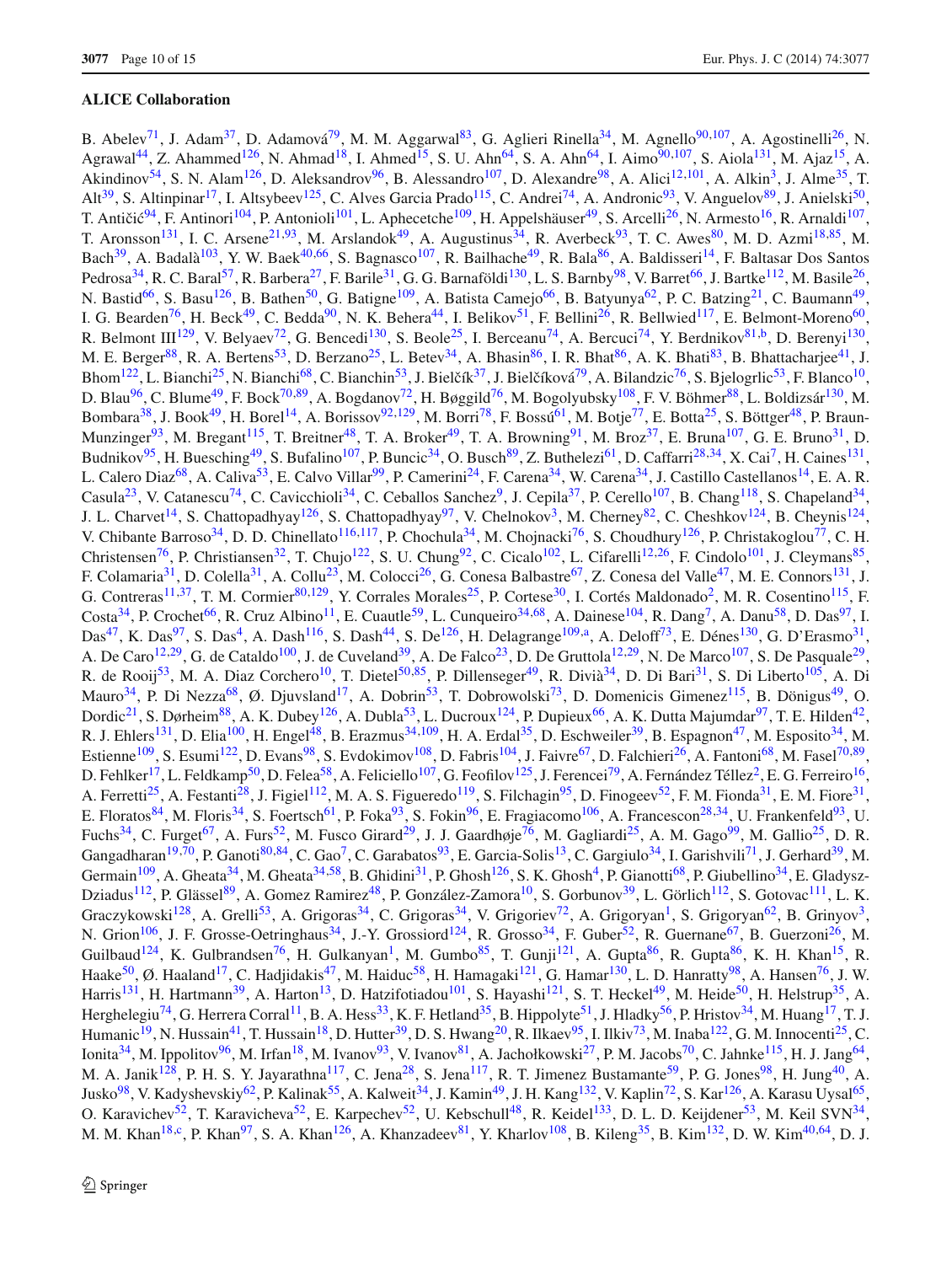Kim<sup>118</sup>, J. S. Kim<sup>40</sup>, M. Kim<sup>40</sup>, M. Kim<sup>132</sup>, S. Kim<sup>20</sup>, T. Kim<sup>132</sup>, S. Kirsch<sup>39</sup>, I. Kisel<sup>39</sup>, S. Kiselev<sup>54</sup>, A. Kisiel<sup>128</sup>, G. Kiss<sup>130</sup>, J. L. Klay<sup>6</sup>, J. Klein<sup>89</sup>, C. Klein-Bösing<sup>50</sup>, A. Kluge<sup>34</sup>, M. L. Knichel<sup>93</sup>, A. G. Knospe<sup>113</sup>, C. Kobdaj<sup>34,110</sup>, M. Kofarago<sup>34</sup>, M. K. Köhler<sup>93</sup>, T. Kollegger<sup>39</sup>, A. Kolojvari<sup>125</sup>, V. Kondratiev<sup>125</sup>, N. Kondratyeva<sup>72</sup>, A. Konevskikh<sup>52</sup>, V. Kovalenko<sup>125</sup>, M. Kowalski<sup>112</sup>, S. Kox<sup>67</sup>, G. Koyithatta Meethaleveedu<sup>44</sup>, J. Kral<sup>118</sup>, I. Králik<sup>55</sup>, A. Kravčáková<sup>38</sup>, M. Krelina<sup>37</sup>, M. Kretz<sup>39</sup>, M. Krivda<sup>55,98</sup>, F. Krizek<sup>79</sup>, E. Kryshen<sup>34</sup>, M. Krzewicki<sup>39,93</sup>, V. Kučera<sup>79</sup>, Y. Kucheriaev<sup>96,a</sup>, T. Kugathasan<sup>34</sup>, C. Kuhn<sup>51</sup>, P. G. Kuijer<sup>77</sup>, I. Kulakov<sup>49</sup>, J. Kumar<sup>44</sup>, P. Kurashvili<sup>73</sup>, A. Kurepin<sup>52</sup>, A. B. Kurepin<sup>52</sup>, A. Kuryakin<sup>95</sup>, S. Kushpil<sup>79</sup>, M. J. Kweon<sup>46,89</sup>, Y. Kwon<sup>132</sup>, P. Ladron de Guevara<sup>59</sup>, C. Lagana Fernandes<sup>115</sup>, I. Lakomov<sup>47</sup>, R. Langoy<sup>127</sup>, C. Lara<sup>48</sup>, A. Lardeux<sup>109</sup>, A. Lattuca<sup>25</sup>, S. L. La Pointe<sup>107</sup>, P. La Rocca<sup>27</sup>, R. Lea<sup>24</sup>, L. Leardini<sup>89</sup>, G. R. Lee<sup>98</sup>, I. Legrand<sup>34</sup>, J. Lehnert<sup>49</sup>, R. C. Lemmon<sup>78</sup>, V. Lenti<sup>100</sup>, E. Leogrande<sup>53</sup>, M. Leoncino<sup>25</sup>, I. León Monzón<sup>114</sup>, P. Lévai<sup>130</sup>, S. Li<sup>7,66</sup>, J. Lien<sup>127</sup>, R. Lietava<sup>98</sup>, S. Lindal<sup>21</sup>, V. Lindenstruth<sup>39</sup>, C. Lippmann<sup>93</sup>, M. A. Lisa<sup>19</sup>, H. M. Ljunggren<sup>32</sup>, D. F. Lodato<sup>53</sup>, P. I. Loenne<sup>17</sup>, V. R. Loggins<sup>129</sup>, V. Loginov<sup>72</sup>, D. Lohner<sup>89</sup>, C. Loizides<sup>70</sup>, X. Lopez<sup>66</sup>, E. López Torres<sup>9</sup>, X.-G. Lu<sup>89</sup>, P. Luettig<sup>49</sup>, M. Lunardon<sup>28</sup>, G. Luparello<sup>24,53</sup>, R. Ma<sup>131</sup>, A. Maevskaya<sup>52</sup>, M. Mager<sup>34</sup>, D. P. Mahapatra<sup>57</sup>, S. M. Mahmood<sup>21</sup>, A. Maire<sup>51,89</sup>, R. D. Majka<sup>131</sup>, M. Malaev<sup>81</sup>, I. Maldonado Cervantes<sup>59</sup>, L. Malinina<sup>62,d</sup>, D. Mal'Kevich<sup>54</sup>, P. Malzacher<sup>93</sup>, A. Mamonov<sup>95</sup>, L. Manceau<sup>107</sup>, V. Manko<sup>96</sup>, F. Manso<sup>66</sup>, V. Manzari<sup>100</sup>, M. Marchisone<sup>25,66</sup>, J. Mareš<sup>56</sup>, G. V. Margagliotti<sup>24</sup>, A. Margotti<sup>101</sup>, A. Marín<sup>93</sup>, C. Markert<sup>34,113</sup>, M. Marquard<sup>49</sup>, I. Martashvili<sup>120</sup>, N. A. Martin<sup>93</sup>, P. Martínengo<sup>34</sup>, M. I. Martínez<sup>2</sup>, G. Martínez García<sup>109</sup>, J. Martin Blanco<sup>109</sup>, Y. Martynov<sup>3</sup>, A. Mas<sup>109</sup>, S. Masciocchi<sup>93</sup>, M. Masera<sup>25</sup>, A. Masoni<sup>102</sup>, L. Massacrier<sup>109</sup>, A. Mastroserio<sup>31</sup>, A. Matyja<sup>112</sup>, C. Mayer<sup>112</sup>, J. Mazer<sup>120</sup>, M. A. Mazzoni<sup>105</sup>, D. Mcdonald<sup>117</sup>, F. Meddi<sup>22</sup>, A. Menchaca-Rocha<sup>60</sup>, E. Meninno<sup>29</sup>, J. Mercado Pérez<sup>89</sup>, M. Meres<sup>36</sup>, Y. Miake<sup>122</sup>, K. Mikhaylov<sup>54,62</sup>, L. Milano<sup>34</sup>, J. Milosevic<sup>21,e</sup>, A. Mischke<sup>53</sup>, A. N. Mishra<sup>45</sup>, D. Miśkowiec<sup>93</sup>, J. Mitra<sup>126</sup>, C. M. Mitu<sup>58</sup>, J. Mlynarz<sup>129</sup>, N. Mohammadi<sup>53</sup>, B. Mohanty<sup>75,126</sup>, L. Molnar<sup>51</sup>, L. Montaño Zetina<sup>11</sup>, E. Montes<sup>10</sup>, M. Morando<sup>28</sup>, D. A. Moreira De Godoy<sup>109,115</sup>, S. Moretto<sup>28</sup>, A. Morreale<sup>109</sup>, A. Morsch<sup>34</sup>, V. Muccifora<sup>68</sup>, E. Mudnic<sup>111</sup>, D. Mühlheim<sup>50</sup>, S. Muhuri<sup>126</sup>, M. Mukherjee<sup>126</sup>, H. Müller<sup>34</sup>, M. G. Munhoz<sup>115</sup>, S. Murray<sup>85</sup>, L. Musa<sup>34</sup>, J. Musinsky<sup>55</sup>, B. K. Nandi<sup>44</sup>, R. Nania<sup>101</sup>, E. Nappi<sup>100</sup>, C. Nattrass<sup>120</sup>, K. Nayak<sup>75</sup>, T. K. Nayak<sup>126</sup>, S. Nazarenko<sup>95</sup>, A. Nedosekin<sup>54</sup>, M. Nicassio<sup>93</sup>, M. Niculescu<sup>34,58</sup>, J. Niedziela<sup>34</sup>, B. S. Nielsen<sup>76</sup>, S. Nikolaev<sup>96</sup>, S. Nikulin<sup>96</sup>, V. Nikulin<sup>81</sup>, B. S. Nilsen<sup>82</sup>, F. Noferini<sup>12,101</sup>, P. Nomokonov<sup>62</sup>, G. Nooren<sup>53</sup>, J. Norman<sup>119</sup>, A. Nyanin<sup>96</sup>, J. Nystrand<sup>17</sup>, H. Oeschler<sup>89</sup>, S. Oh<sup>131</sup>, S. K. Oh<sup>40[,63](#page-12-49)[,f](#page-14-3)</sup>, A. Okatan<sup>65</sup>, L. Olah<sup>130</sup>, J. Oleniacz<sup>128</sup>, A. C. Oliveira Da Silva<sup>115</sup>, J. Onderwaater<sup>93</sup>, C. Oppedisano<sup>107</sup>, A. Ortiz Velasquez<sup>32,59</sup>, A. Oskarsson<sup>32</sup>, J. Otwinowski<sup>93,112</sup>, K. Oyama<sup>89</sup>, M. Ozdemir<sup>49</sup>, P. Sahoo<sup>45</sup>, Y. Pachmayer<sup>89</sup>, M. Pachr<sup>37</sup>, P. Pagano<sup>29</sup>, G. Paić<sup>59</sup>, C. Pajares<sup>16</sup>, S. K. Pal<sup>126</sup>, A. Palmeri<sup>103</sup>, D. Pant<sup>44</sup>, V. Papikyan<sup>1</sup>, G. S. Pappalardo<sup>103</sup>, P. Pareek<sup>45</sup>, W. J. Park<sup>93</sup>, S. Parmar<sup>83</sup>, A. Passfeld<sup>50</sup>, D. I. Patalakha<sup>108</sup>, V. Paticchio<sup>100</sup>, B. Paul<sup>97</sup>, T. Pawlak<sup>128</sup>, T. Peitzmann<sup>53</sup>, H. Pereira Da Costa<sup>14</sup>, E. Pereira De Oliveira Filho<sup>115</sup>, D. Peresunko<sup>96</sup>, C. E. Pérez Lara<sup>77</sup>, A. Pesci<sup>101</sup>, V. Peskov<sup>49</sup>, Y. Pestov<sup>5</sup>, V. Petráček<sup>37</sup>, M. Petran<sup>37</sup>, M. Petris<sup>74</sup>, M. Petrovici<sup>74</sup>, C. Petta<sup>27</sup>, S. Piano<sup>106</sup>, M. Pikna<sup>36</sup>, P. Pillot<sup>109</sup>, O. Pinazza<sup>34,101</sup>, L. Pinsky<sup>117</sup>, D. B. Piyarathna<sup>117</sup>, M. Płoskoń<sup>70</sup>, M. Planinic<sup>94,123</sup>, J. Pluta<sup>128</sup>, S. Pochybova<sup>130</sup>, P. L. M. Podesta-Lerma<sup>114</sup>, M. G. Poghosyan<sup>34,82</sup>, E. H. O. Pohjoisaho<sup>42</sup>, B. Polichtchouk<sup>108</sup>, N. Poliak<sup>94,123</sup>, A. Pop<sup>74</sup>, S. Porteboeuf-Houssais<sup>66</sup>, J. Porter<sup>70</sup>, B. Potukuchi<sup>86</sup>, S. K. Prasad<sup>4,129</sup>, R. Preghenella<sup>12,101</sup>, F. Prino<sup>107</sup>, C. A. Pruneau<sup>129</sup>, I. Pshenichnov<sup>52</sup>, M. Puccio<sup>107</sup>, G. Puddu<sup>23</sup>, P. Pujahari<sup>129</sup>, V. Punin<sup>95</sup>, J. Putschke<sup>129</sup>, H. Qvigstad<sup>21</sup>, A. Rachevski<sup>106</sup>, S. Raha<sup>4</sup>, S. Rajput<sup>86</sup>, J. Rak<sup>118</sup>, A. Rakotozafindrabe<sup>14</sup>, L. Ramello<sup>30</sup>, R. Raniwala<sup>87</sup>, S. Raniwala<sup>87</sup>, S. S. Räsänen<sup>42</sup>, B. T. Rascanu<sup>49</sup>, D. Rathee<sup>81</sup>, A. W. Rauf<sup>15</sup>, V. Razazi<sup>23</sup>, K. F. Read<sup>120</sup>, J. S. Real<sup>67</sup>, K. Redlich<sup>73,g</sup>, R. J. Reed<sup>129,131</sup>, A. Rehman<sup>17</sup>, P. Reichelt<sup>49</sup>, M. Reicher<sup>53</sup>, F. Reidt<sup>34,89</sup>, R. Renfordt<sup>49</sup>, A. R. Reolon<sup>68</sup>, A. Reshetin<sup>52</sup>, F. Rettig<sup>39</sup>, J.-P. Revol<sup>34</sup>, K. Reygers<sup>89</sup>, V. Riabov<sup>81</sup>, R. A. Ricci<sup>69</sup>, T. Richert<sup>32</sup>, M. Richter<sup>21</sup>, P. Riedler<sup>34</sup>, W. Riegler<sup>34</sup>, F. Riggi<sup>27</sup>, A. Rivetti<sup>107</sup>, E. Rocco<sup>53</sup>, M. Rodríguez Cahuantzi<sup>2</sup>, A. Rodriguez Manso<sup>77</sup>, K. Røed<sup>21</sup>, E. Rogochaya<sup>62</sup>, S. Rohni<sup>86</sup>, D. Rohr<sup>39</sup>, D. Röhrich<sup>17</sup>, R. Romita<sup>78,119</sup>, F. Ronchetti<sup>68</sup>, L. Ronflette<sup>109</sup>, P. Rosnet<sup>66</sup>, A. Rossi<sup>34</sup>, F. Roukoutakis<sup>84</sup>, A. Roy<sup>45</sup>, C. Roy<sup>51</sup>, P. Roy<sup>97</sup>, A. J. Rubio Montero<sup>10</sup>, R. Rui<sup>24</sup>, R. Russo<sup>25</sup>, E. Ryabinkin<sup>96</sup>, Y. Ryabov<sup>81</sup>, A. Rybicki<sup>112</sup>, S. Sadovsky<sup>108</sup>, K.  $\text{Šafařík}^{34}$ , B. Sahlmuller<sup>49</sup>, R. Sahoo<sup>45</sup>, P. K. Sahu<sup>57</sup>, J. Saini<sup>126</sup>, S. Sakai<sup>68</sup>, C. A. Salgado<sup>16</sup>, J. Salzwedel<sup>19</sup>, S. Sambyal<sup>86</sup>, V. Samsonov<sup>81</sup>, X. Sanchez Castro<sup>51</sup>, F. J. Sánchez Rodríguez<sup>114</sup>, L. Šándor<sup>55</sup>, A. Sandoval<sup>60</sup>, M. Sano<sup>122</sup>, G. Santagati<sup>27</sup>, D. Sarkar<sup>126</sup>, E. Scapparone<sup>101</sup>, F. Scarlassara<sup>28</sup>, R. P. Scharenberg<sup>91</sup>, C. Schiaua<sup>74</sup>, R. Schicker<sup>89</sup>, C. Schmidt<sup>93</sup>, H. R. Schmidt<sup>33</sup>, S. Schuchmann<sup>49</sup>, J. Schukraft<sup>34</sup>, M. Schulc<sup>37</sup>, T. Schuster<sup>131</sup>, Y. Schutz<sup>34,109</sup>, K. Schwarz<sup>93</sup>, K. Schweda<sup>93</sup>, G. Scioli<sup>26</sup>, E. Scomparin<sup>107</sup>, R. Scott<sup>120</sup>, G. Segato<sup>28</sup>, J. E. Seger<sup>82</sup>, Y. Sekiguchi<sup>121</sup>, I. Selyuzhenkov<sup>93</sup>, K. Senosi<sup>61</sup>, J. Seo<sup>92</sup>, E. Serradilla<sup>10,60</sup>, A. Sevcenco<sup>58</sup>, A. Shabetai<sup>109</sup>, G. Shabratova<sup>62</sup>, R. Shahoyan<sup>34</sup>, A. Shangaraev<sup>108</sup>, A. Sharma<sup>86</sup>, N. Sharma<sup>120</sup>, S. Sharma<sup>86</sup>, K. Shigaki<sup>43</sup>, K. Shtejer<sup>9,25</sup>, Y. Sibiriak<sup>96</sup>, S. Siddhanta<sup>102</sup>, T. Siemiarczuk<sup>73</sup>, D. Silvermyr<sup>80</sup>, C. Silvestre<sup>67</sup>, G. Simatovic<sup>123</sup>, R. Singaraju<sup>126</sup>, R. Singh<sup>86</sup>, S. Singha<sup>75,126</sup>, V. Singhal<sup>126</sup>, B. C. Sinha<sup>126</sup>, T. Sinha<sup>97</sup>, B. Sitar<sup>36</sup>, M. Sitta<sup>30</sup>, T. B. Skaali<sup>21</sup>, K. Skjerdal<sup>17</sup>, M. Slupecki<sup>118</sup>, N. Smirnov<sup>131</sup>, R. J. M. Snellings<sup>53</sup>, C. Søgaard<sup>32</sup>, R. Soltz<sup>71</sup>, J. Song<sup>92</sup>, M. Song<sup>132</sup>, F. Soramel<sup>28</sup>, S. Sorensen<sup>120</sup>, M. Spacek<sup>37</sup>, E. Spiriti<sup>68</sup>, I. Sputowska<sup>112</sup>, M. Spyropoulou-Stassinaki<sup>84</sup>, B. K. Srivastava<sup>91</sup>, J. Stachel<sup>89</sup>, I. Stan<sup>58</sup>, G. Stefanek<sup>73</sup>, M. Steinpreis<sup>19</sup>, E. Stenlund<sup>32</sup>, G. Steyn<sup>61</sup>, J. H. Stiller<sup>89</sup>, D. Stocco<sup>109</sup>, M. Stolpovskiy<sup>108</sup>, P. Strmen<sup>36</sup>, A. A. P. Suaide<sup>115</sup>, T. Sugitate<sup>43</sup>, C. Suire<sup>47</sup>, M. Suleymanov<sup>15</sup>, R. Sultanov<sup>54</sup>, M.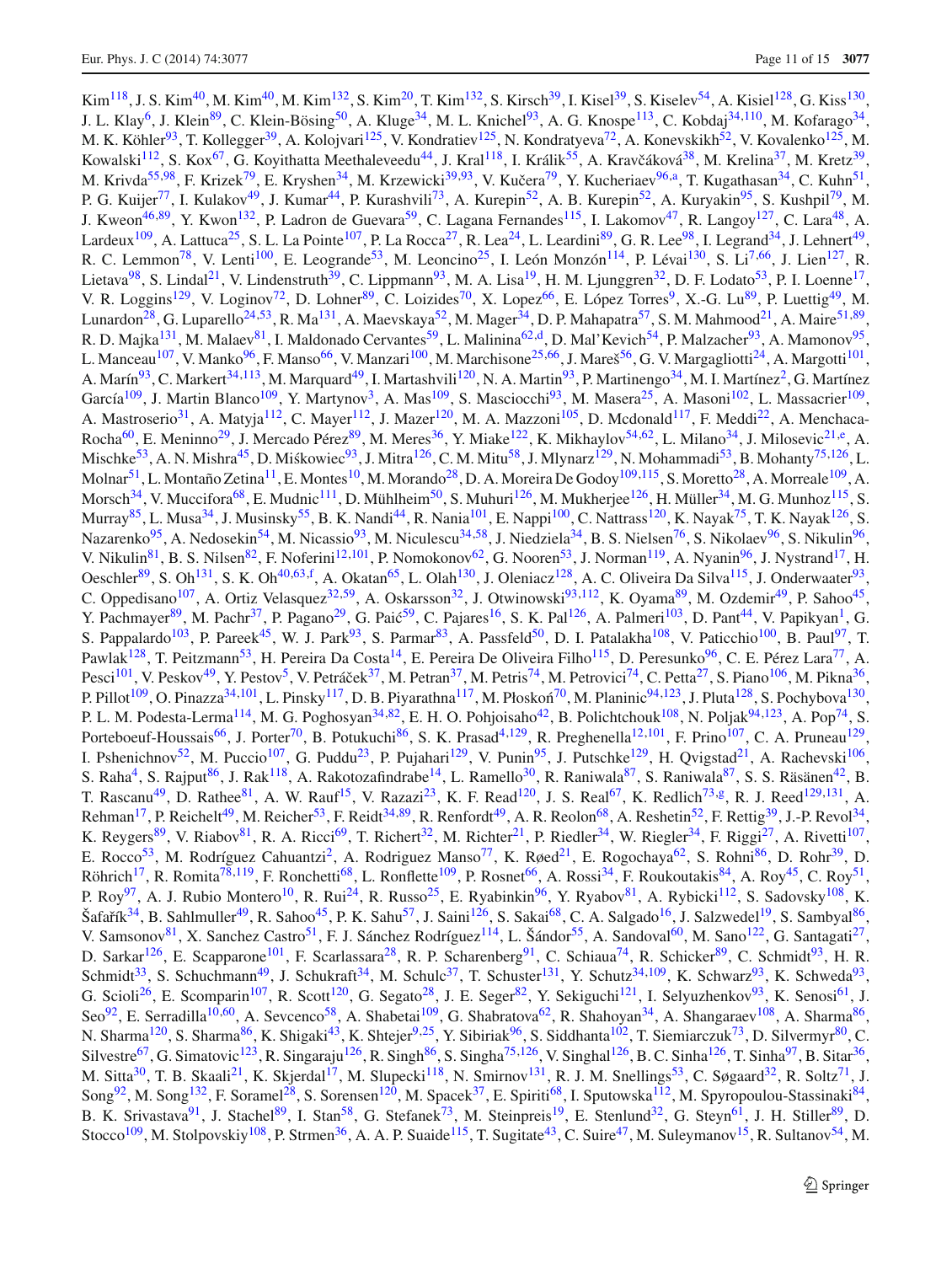$\text{Šumbera}^{79}$ , T. J. M. Symons<sup>70</sup>, A. Szabo<sup>36</sup>, A. Szanto de Toledo<sup>115</sup>, I. Szarka<sup>36</sup>, A. Szczepankiewicz<sup>34</sup>, M. Szymanski<sup>128</sup>, J. Takahashi<sup>116</sup>, M. A. Tangaro<sup>31</sup>, J. D. Tapia Takaki<sup>47,h</sup>, A. Tarantola Peloni<sup>49</sup>, A. Tarazona Martinez<sup>34</sup>, M. Tariq<sup>18</sup>, M. G. Tarzila<sup>74</sup>, A. Tauro<sup>34</sup>, G. Tejeda Muñoz<sup>2</sup>, A. Telesca<sup>34</sup>, K. Terasaki<sup>121</sup>, C. Terrevoli<sup>23</sup>, J. Thäder<sup>93</sup>, D. Thomas<sup>53</sup>, R. Tieulent<sup>124</sup>, A. R. Timmins<sup>117</sup>, A. Toia<sup>49,104</sup>, V. Trubnikov<sup>3</sup>, W. H. Trzaska<sup>118</sup>, T. Tsuji<sup>121</sup>, A. Tumkin<sup>95</sup>, R. Turrisi<sup>104</sup>, T. S. Tveter<sup>21</sup>, K. Ullaland<sup>17</sup>, A. Uras<sup>124</sup>, G. L. Usai<sup>23</sup>, M. Vajzer<sup>79</sup>, M. Vala<sup>55,62</sup>, L. Valencia Palomo<sup>66</sup>, S. Vallero<sup>25,89</sup>, P. Vande Vyvre<sup>34</sup>, J. Van Der Maarel<sup>53</sup>, J. W. Van Hoorne<sup>34</sup>, M. van Leeuwen<sup>53</sup>, A. Vargas<sup>2</sup>, M. Vargyas<sup>118</sup>, R. Varma<sup>44</sup>, M. Vasileiou<sup>84</sup>, A. Vasiliev<sup>96</sup>, V. Vechernin<sup>125</sup>, M. Veldhoen<sup>53</sup>, A. Velure<sup>17</sup>, M. Venaruzzo<sup>24,69</sup>, E. Vercellin<sup>25</sup>, S. Vergara Limón<sup>2</sup>, R. Vernet<sup>8</sup>, M. Verweij<sup>129</sup>, L. Vickovic<sup>111</sup>, G. Viesti<sup>28</sup>, J. Viinikainen<sup>118</sup>, Z. Vilakazi<sup>61</sup>, O. Villalobos Baillie<sup>98</sup>, A. Vinogradov<sup>96</sup>, L. Vinogradov<sup>125</sup>, Y. Vinogradov<sup>95</sup>, T. Virgili<sup>29</sup>, V. Vislavicius<sup>32</sup>, Y. P. Viyogi<sup>126</sup>, A. Vodopyanov<sup>62</sup>, M. A. Völkl<sup>89</sup>, K. Voloshin<sup>54</sup>, S. A. Voloshin<sup>129</sup>, G. Volpe<sup>34</sup>, B. von Haller<sup>34</sup>, I. Vorobyev<sup>125</sup>, D. Vranic<sup>34,93</sup>, J. Vrláková<sup>38</sup>, B. Vulpescu<sup>66</sup>, A. Vyushin<sup>95</sup>, B. Wagner<sup>17</sup>, J. Wagner<sup>93</sup>, V. Wagner<sup>37</sup>, M. Wang<sup>7,109</sup>, Y. Wang<sup>89</sup>, D. Watanabe<sup>122</sup>, M. Weber<sup>34,117</sup>, S. G. Weber<sup>93</sup>, J. P. Wessels<sup>50</sup>, U. Westerhoff<sup>50</sup>, J. Wiechula<sup>33</sup>, J. Wikne<sup>21</sup>, M. Wilde<sup>50</sup>, G. Wilk<sup>73</sup>, J. Wilkinson<sup>89</sup>, M. C. S. Williams<sup>101</sup>, B. Windelband<sup>89</sup>, M. Winn<sup>89</sup>, C. G. Yaldo<sup>129</sup>, Y. Yamaguchi<sup>121</sup>, H. Yang<sup>53</sup>, P. Yang<sup>7</sup>, S. Yang<sup>17</sup>, S. Yano<sup>43</sup>, S. Yasnopolskiy<sup>96</sup>, J. Yi<sup>92</sup>, Z. Yin<sup>7</sup>, I.-K. Yoo<sup>92</sup>, I. Yushmanov<sup>96</sup>, V. Zaccolo<sup>76</sup>, C. Zach<sup>37</sup>, A. Zaman<sup>15</sup>, C. Zampolli<sup>101</sup>, S. Zaporozhets<sup>62</sup>, A. Zarochentsev<sup>125</sup>, P. Závada<sup>56</sup>, N. Zaviyalov<sup>95</sup>, H. Zbroszczyk<sup>128</sup>, I. S. Zgura<sup>58</sup>, M. Zhalov<sup>81</sup>, H. Zhang<sup>7</sup>, X. Zhang<sup>7,70</sup>, Y. Zhang<sup>7</sup>, C. Zhao<sup>21</sup>, N. Zhigareva<sup>54</sup>, D. Zhou<sup>7</sup>, F. Zhou<sup>7</sup>, Y. Zhou<sup>53</sup>, Zhou Zhuo<sup>17</sup>, H. Zhu<sup>7</sup>, J. Zhu<sup>7,109</sup>, X.  $Zhu^7$ , A. Zichichi<sup>12,26</sup>, A. Zimmermann<sup>89</sup>, M. B. Zimmermann<sup>34,50</sup>, G. Zinovjev<sup>3</sup>, Y. Zoccarato<sup>124</sup>, M. Zyzak<sup>49</sup>

- <span id="page-11-22"></span><sup>1</sup> A.I. Alikhanyan National Science Laboratory (Yerevan Physics Institute) Foundation, Yerevan, Armenia
- <span id="page-11-5"></span><sup>2</sup> Benemérita Universidad Autónoma de Puebla, Puebla, Mexico
- <span id="page-11-23"></span><sup>3</sup> Bogolyubov Institute for Theoretical Physics, Kiev, Ukraine
- <span id="page-11-31"></span><sup>4</sup> Department of Physics and Centre for Astroparticle Physics and Space Science (CAPSS), Bose Institute, Kolkata, India
- <span id="page-11-29"></span><sup>5</sup> Budker Institute for Nuclear Physics, Novosibirsk, Russia
- <span id="page-11-15"></span><sup>6</sup> California Polytechnic State University, San Luis Obispo, CA, USA
- <span id="page-11-32"></span><sup>7</sup> Central China Normal University, Wuhan, China
- <span id="page-11-20"></span><span id="page-11-18"></span><span id="page-11-13"></span><sup>8</sup> Centre de Calcul de l'IN2P3, Villeurbanne, France
- <span id="page-11-4"></span><sup>9</sup> Centro de Aplicaciones Tecnológicas y Desarrollo Nuclear (CEADEN), Havana, Cuba
- <sup>10</sup> Centro de Investigaciones Energéticas Medioambientales y Tecnológicas (CIEMAT), Madrid, Spain
- <sup>11</sup> Centro de Investigación y de Estudios Avanzados (CINVESTAV), Mexico City and Mérida, Mexico
- <span id="page-11-26"></span><sup>12</sup> Centro Fermi-Museo Storico della Fisica e Centro Studi e Ricerche "Enrico Fermi", Rome, Italy
- <sup>13</sup> Chicago State University, Chicago, USA
- <span id="page-11-9"></span><span id="page-11-3"></span><sup>14</sup> Commissariat à l'Energie Atomique, IRFU, Saclay, France
- <span id="page-11-7"></span><sup>15</sup> COMSATS Institute of Information Technology (CIIT), Islamabad, Pakistan
- <sup>16</sup> Departamento de Física de Partículas and IGFAE, Universidad de Santiago de Compostela, Santiago de Compostela, Spain
- <span id="page-11-6"></span><sup>17</sup> Department of Physics and Technology, University of Bergen, Bergen, Norway
- <span id="page-11-25"></span><span id="page-11-2"></span><sup>18</sup> Department of Physics, Aligarh Muslim University, Aligarh, India
- <span id="page-11-28"></span><span id="page-11-8"></span><sup>19</sup> Department of Physics, Ohio State University, Columbus, OH, USA
- <sup>20</sup> Department of Physics, Sejong University, Seoul, South Korea
- <span id="page-11-30"></span><span id="page-11-17"></span><sup>21</sup> Department of Physics, University of Oslo, Oslo, Norway
- <sup>22</sup> Dipartimento di Fisica dell'Università 'La Sapienza' and Sezione INFN, Rome, Italy
- <span id="page-11-16"></span><sup>23</sup> Dipartimento di Fisica dell'Università and Sezione INFN, Cagliari, Italy
- <sup>24</sup> Dipartimento di Fisica dell'Università and Sezione INFN, Trieste, Italy
- <span id="page-11-12"></span><span id="page-11-1"></span><sup>25</sup> Dipartimento di Fisica dell'Università and Sezione INFN, Turin, Italy
- <sup>26</sup> Dipartimento di Fisica e Astronomia dell'Università and Sezione INFN, Bologna, Italy
- <span id="page-11-14"></span><span id="page-11-10"></span><sup>27</sup> Dipartimento di Fisica e Astronomia dell'Università and Sezione INFN, Catania, Italy
- <span id="page-11-24"></span><sup>28</sup> Dipartimento di Fisica e Astronomia dell'Università and Sezione INFN, Padua, Italy
- <sup>29</sup> Dipartimento di Fisica 'E.R. Caianiello' dell'Università and Gruppo Collegato INFN, Salerno, Italy
- <span id="page-11-21"></span><span id="page-11-11"></span><sup>30</sup> Dipartimento di Scienze e Innovazione Tecnologica dell'Università del Piemonte Orientale and Gruppo Collegato INFN, Alessandria, Italy
- <span id="page-11-19"></span><sup>31</sup> Dipartimento Interateneo di Fisica 'M. Merlin' and Sezione INFN, Bari, Italy
- <span id="page-11-27"></span><sup>32</sup> Division of Experimental High Energy Physics, University of Lund, Lund, Sweden
- <span id="page-11-0"></span><sup>33</sup> Eberhard Karls Universität Tübingen, Tübingen, Germany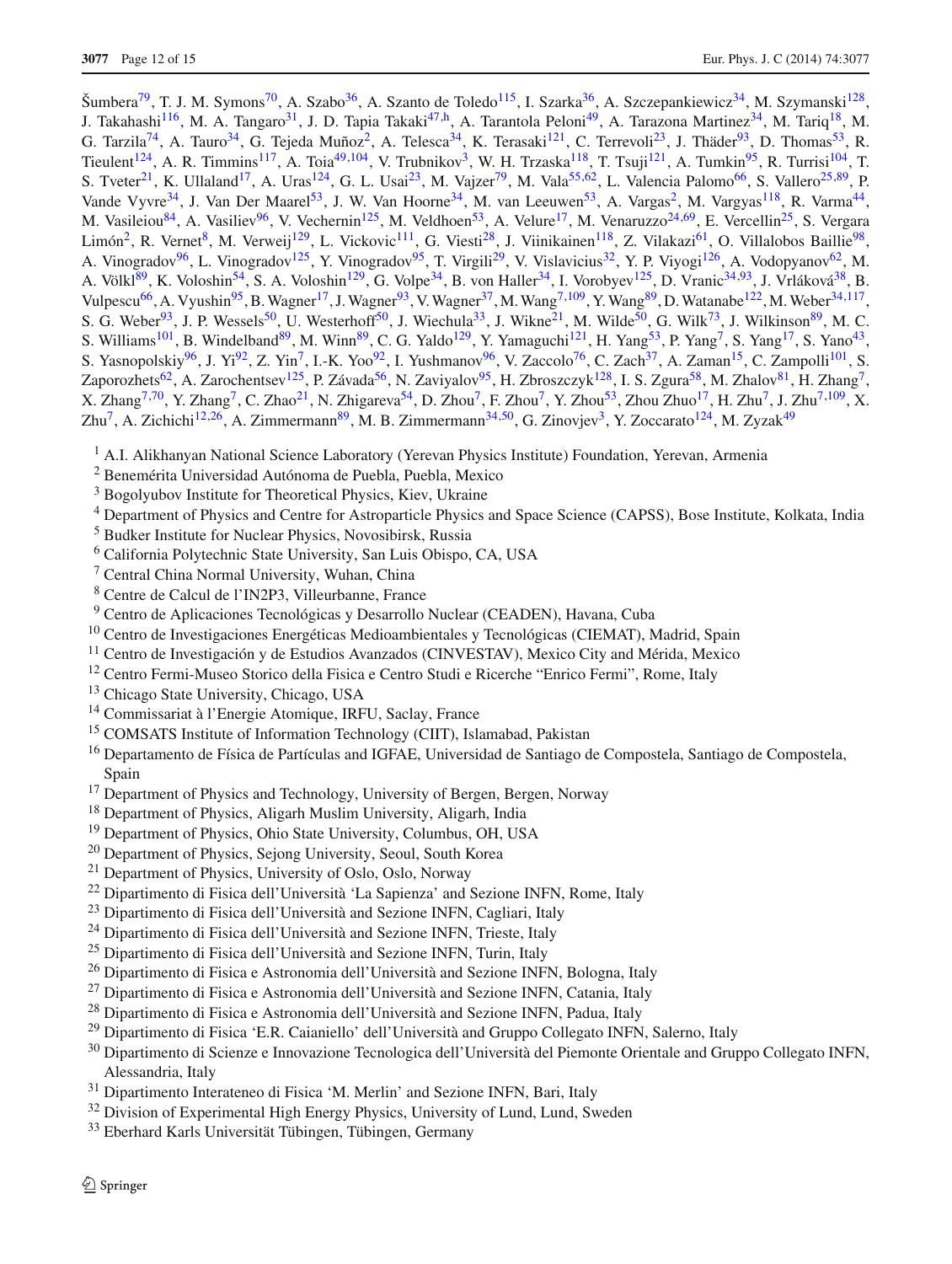- <span id="page-12-7"></span><sup>34</sup> European Organization for Nuclear Research (CERN), Geneva, Switzerland
- <span id="page-12-46"></span><sup>35</sup> Faculty of Engineering, Bergen University College, Bergen, Norway
- <span id="page-12-28"></span><span id="page-12-1"></span>Faculty of Mathematics, Physics and Informatics, Comenius University, Bratislava, Slovakia
- <sup>37</sup> Faculty of Nuclear Sciences and Physical Engineering, Czech Technical University in Prague, Prague, Czech Republic
- <span id="page-12-14"></span><span id="page-12-8"></span>Faculty of Science, P.J. Šafárik University, Kosice, Slovakia
- Frankfurt Institute for Advanced Studies, Johann Wolfgang Goethe-Universität Frankfurt, Frankfurt, Germany
- <span id="page-12-25"></span>Gangneung-Wonju National University, Gangneung, South Korea
- <span id="page-12-39"></span>Department of Physics, Gauhati University, Guwahati, India
- <span id="page-12-51"></span>Helsinki Institute of Physics (HIP), Helsinki, Finland
- <span id="page-12-47"></span><span id="page-12-4"></span>Hiroshima University, Hiroshima, Japan
- Indian Institute of Technology Bombay (IIT), Mumbai, India
- <span id="page-12-45"></span>Indian Institute of Technology Indore (IITI), Indore, India
- <span id="page-12-35"></span><span id="page-12-32"></span>Inha University, Inchon, South Korea
- Institut de Physique Nucléaire d'Orsay (IPNO), Université Paris-Sud, CNRS-IN2P3, Orsay, France
- <span id="page-12-11"></span>Institut für Informatik, Johann Wolfgang Goethe-Universität Frankfurt, Frankfurt, Germany
- <span id="page-12-10"></span>Institut für Kernphysik, Johann Wolfgang Goethe-Universität Frankfurt, Frankfurt, Germany
- <span id="page-12-40"></span><span id="page-12-20"></span>Institut für Kernphysik, Westfälische Wilhelms-Universität Münster, Münster, Germany
- Institut Pluridisciplinaire Hubert Curien (IPHC), Université de Strasbourg, CNRS-IN2P3, Strasbourg, France
- <span id="page-12-24"></span>Institute for Nuclear Research, Academy of Sciences, Moscow, Russia
- <span id="page-12-6"></span>Institute for Subatomic Physics of Utrecht University, Utrecht, The Netherlands
- <span id="page-12-43"></span><sup>54</sup> Institute for Theoretical and Experimental Physics, Moscow, Russia
- <span id="page-12-42"></span>Institute of Experimental Physics, Slovak Academy of Sciences, Kosice, Slovakia
- <span id="page-12-17"></span>Institute of Physics, Academy of Sciences of the Czech Republic, Prague, Czech Republic
- <span id="page-12-37"></span>Institute of Physics, Bhubaneswar, India
- Institute of Space Science (ISS), Bucharest, Romania
- <span id="page-12-36"></span><span id="page-12-21"></span>Instituto de Ciencias Nucleares, Universidad Nacional Autónoma de México, Mexico City, Mexico
- <span id="page-12-30"></span>Instituto de Física, Universidad Nacional Autónoma de México, Mexico City, Mexico
- <span id="page-12-18"></span>iThemba LABS, National Research Foundation, Somerset West, South Africa
- Joint Institute for Nuclear Research (JINR), Dubna, Russia
- <span id="page-12-49"></span><span id="page-12-5"></span>Konkuk University, Seoul, South Korea
- Korea Institute of Science and Technology Information, Taejeon, South Korea
- <span id="page-12-44"></span><span id="page-12-15"></span>KTO Karatay University, Konya, Turkey
- Laboratoire de Physique Corpusculaire (LPC), Clermont Université, Université Blaise Pascal, CNRS-IN2P3, Clermont-Ferrand, France
- <span id="page-12-34"></span>Laboratoire de Physique Subatomique et de Cosmologie, Université Grenoble-Alpes, CNRS-IN2P3, Grenoble, France
- <span id="page-12-50"></span><span id="page-12-26"></span>Laboratori Nazionali di Frascati, INFN, Frascati, Italy
- <span id="page-12-27"></span>Laboratori Nazionali di Legnaro, INFN, Legnaro, Italy
- <span id="page-12-0"></span>Lawrence Berkeley National Laboratory, Berkeley, CA, USA
- <span id="page-12-22"></span>Lawrence Livermore National Laboratory, Livermore, CA, USA
- <span id="page-12-38"></span>Moscow Engineering Physics Institute, Moscow, Russia
- <span id="page-12-9"></span>National Centre for Nuclear Studies, Warsaw, Poland
- National Institute for Physics and Nuclear Engineering, Bucharest, Romania
- <span id="page-12-48"></span><span id="page-12-19"></span>National Institute of Science Education and Research, Bhubaneswar, India
- Niels Bohr Institute, University of Copenhagen, Copenhagen, Denmark
- <span id="page-12-31"></span><span id="page-12-29"></span><span id="page-12-2"></span>Nikhef, National Institute for Subatomic Physics, Amsterdam, The Netherlands
- Nuclear Physics Group, STFC Daresbury Laboratory, Daresbury, UK
- <span id="page-12-12"></span>79 Nuclear Physics Institute, Academy of Sciences of the Czech Republic, Řež u Prahy, Czech Republic
- <span id="page-12-23"></span>Oak Ridge National Laboratory, Oak Ridge, TN, USA
- Petersburg Nuclear Physics Institute, Gatchina, Russia
- <span id="page-12-33"></span>Physics Department, Creighton University, Omaha, NE, USA
- <span id="page-12-41"></span><span id="page-12-13"></span><span id="page-12-3"></span>Physics Department, Panjab University, Chandigarh, India
- Physics Department, University of Athens, Athens, Greece
- <span id="page-12-16"></span>Physics Department, University of Cape Town, Cape Town, South Africa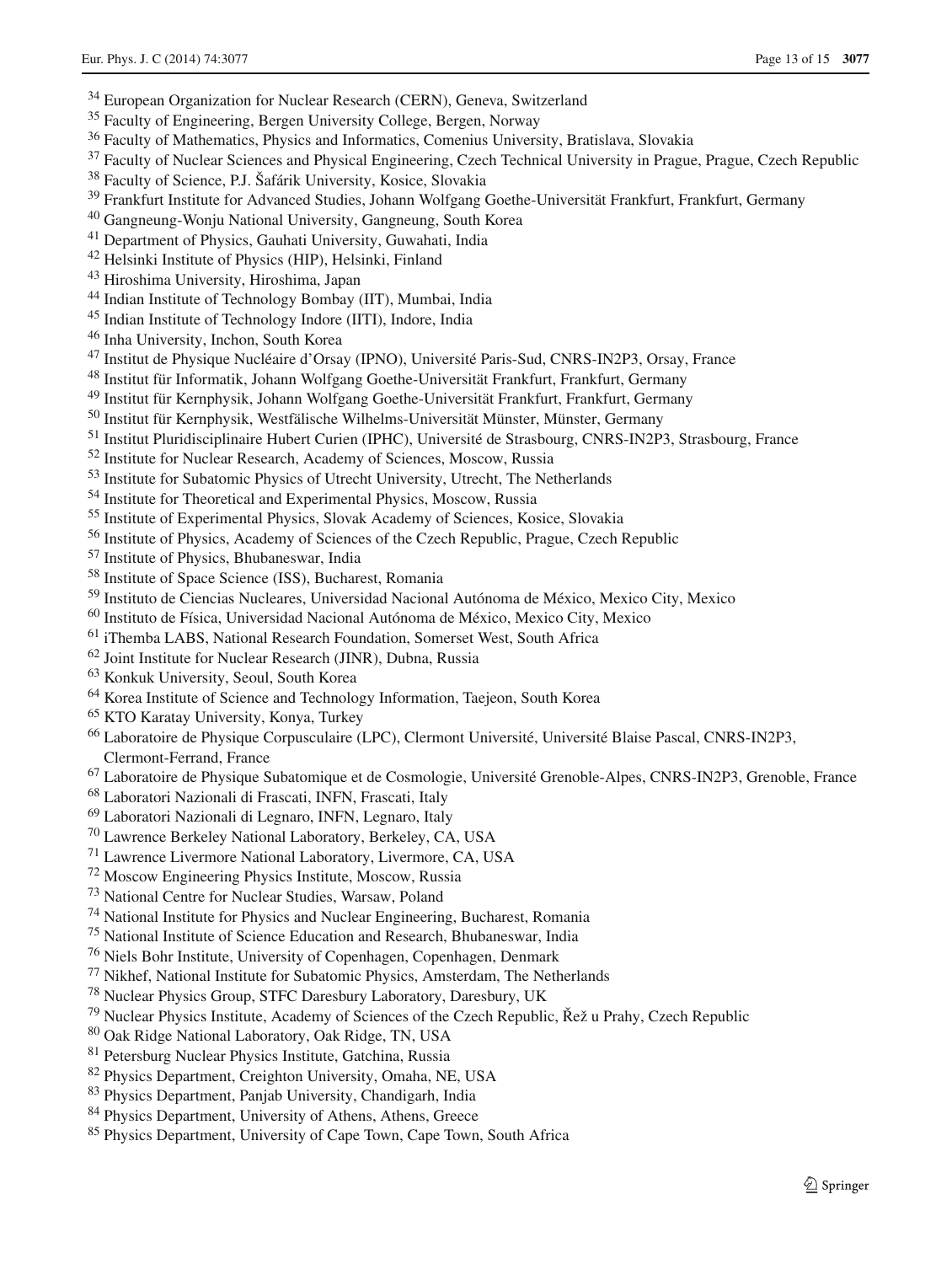- <span id="page-13-49"></span>Physics Department, University of Jammu, Jammu, India
- <span id="page-13-20"></span>Physics Department, University of Rajasthan, Jaipur, India
- <span id="page-13-10"></span>Physik Department, Technische Universität München, Munich, Germany
- <span id="page-13-0"></span>Physikalisches Institut, Ruprecht-Karls-Universität Heidelberg, Heidelberg, Germany
- <span id="page-13-24"></span><span id="page-13-23"></span>Politecnico di Torino, Turin, Italy
- <sup>91</sup> Purdue University, West Lafayette, IN, USA
- <span id="page-13-9"></span>Pusan National University, Pusan, South Korea
- 93 Research Division and ExtreMe Matter Institute EMMI, GSI Helmholtzzentrum für Schwerionenforschung, Darmstadt, Germany
- <span id="page-13-25"></span><span id="page-13-11"></span><sup>94</sup> Rudjer Bošković Institute, Zagreb, Croatia
- <span id="page-13-28"></span><span id="page-13-4"></span>Russian Federal Nuclear Center (VNIIEF), Sarov, Russia
- Russian Research Centre Kurchatov Institute, Moscow, Russia
- <span id="page-13-26"></span><span id="page-13-5"></span>Saha Institute of Nuclear Physics, Kolkata, India
- School of Physics and Astronomy, University of Birmingham, Birmingham, UK
- <span id="page-13-33"></span><span id="page-13-6"></span>Sección Física, Departamento de Ciencias, Pontificia Universidad Católica del Perú, Lima, Peru
- Sezione INFN, Bari, Italy
- <span id="page-13-31"></span>Sezione INFN, Bologna, Italy
- <span id="page-13-14"></span>Sezione INFN, Cagliari, Italy
- <span id="page-13-12"></span>Sezione INFN, Catania, Italy
- <span id="page-13-34"></span>Sezione INFN, Padua, Italy
- <span id="page-13-36"></span>Sezione INFN, Rome, Italy
- <span id="page-13-1"></span>Sezione INFN, Trieste, Italy
- <span id="page-13-22"></span><span id="page-13-13"></span>Sezione INFN, Turin, Italy
- SSC IHEP of NRC Kurchatov institute, Protvino, Russia
- <span id="page-13-44"></span>SUBATECH, Ecole des Mines de Nantes, Université de Nantes, CNRS-IN2P3, Nantes, France
- <span id="page-13-37"></span>Suranaree University of Technology, Nakhon Ratchasima, Thailand
- <span id="page-13-16"></span>Technical University of Split FESB, Split, Croatia
- The Henryk Niewodniczanski Institute of Nuclear Physics, Polish Academy of Sciences, Kracòw, Poland
- <span id="page-13-46"></span><span id="page-13-43"></span>Physics Department, The University of Texas at Austin, Austin, TX, USA
- <span id="page-13-8"></span>Universidad Autónoma de Sinaloa, Culiacán, Mexico
- <span id="page-13-30"></span>Universidade de São Paulo (USP), São Paulo, Brazil
- <span id="page-13-17"></span>Universidade Estadual de Campinas (UNICAMP), Campinas, Brazil
- <sup>117</sup> University of Houston, Houston, TX, USA
- <span id="page-13-35"></span><span id="page-13-27"></span>University of Jyväskylä, Jyväskylä, Finland
- <span id="page-13-47"></span>University of Liverpool, Liverpool, UK
- <span id="page-13-39"></span>University of Tennessee, Knoxville, TN, USA
- <span id="page-13-21"></span><sup>121</sup> University of Tokyo, Tokyo, Japan
- <span id="page-13-48"></span>University of Tsukuba, Tsukuba, Japan
- <span id="page-13-29"></span><span id="page-13-7"></span>University of Zagreb, Zagreb, Croatia
- Université de Lyon, Université Lyon 1, CNRS/IN2P3, IPN-Lyon, Villeurbanne, France
- <span id="page-13-2"></span><sup>125</sup> V. Fock Institute for Physics, St. Petersburg State University, St. Petersburg, Russia
- <span id="page-13-45"></span>Variable Energy Cyclotron Centre, Kolkata, India
- <span id="page-13-38"></span>Vestfold University College, Tonsberg, Norway
- <span id="page-13-18"></span>Warsaw University of Technology, Warsaw, Poland
- <span id="page-13-15"></span>Wayne State University, Detroit, MI, USA
- <span id="page-13-3"></span>Wigner Research Centre for Physics, Hungarian Academy of Sciences, Budapest, Hungary
- <span id="page-13-40"></span><sup>131</sup> Yale University, New Haven, CT, USA
- <span id="page-13-41"></span>Yonsei University, Seoul, South Korea
- Zentrum für Technologietransfer und Telekommunikation (ZTT), Fachhochschule Worms, Worms, Germany

<span id="page-13-32"></span><sup>a</sup> Deceased

- <span id="page-13-19"></span><sup>b</sup> Also at: St. Petersburg State Polytechnical, St. Petersburg, Russia, University
- <span id="page-13-42"></span><sup>c</sup> Also at: Department of Applied Physics, Aligarh Muslim University, Aligarh, India